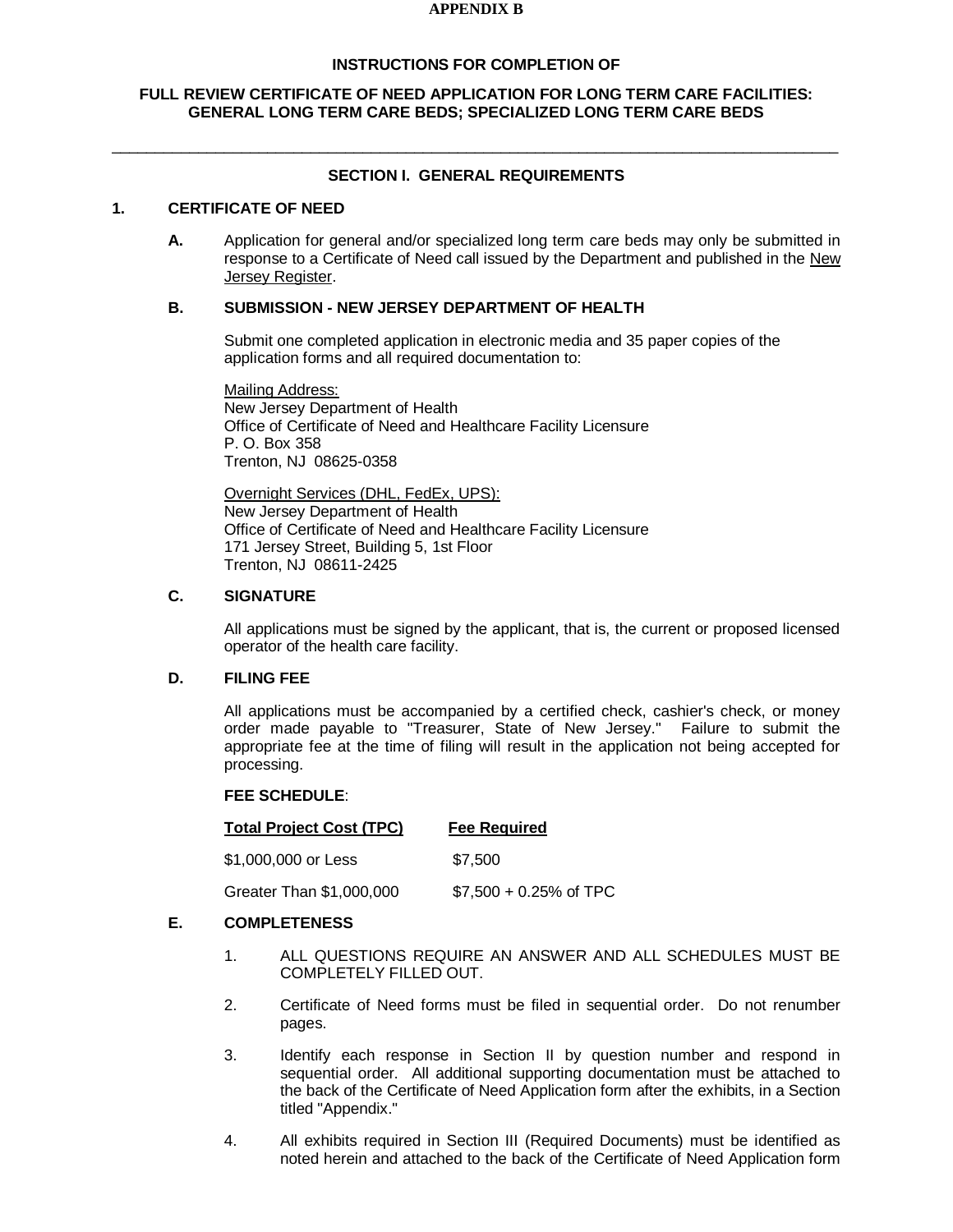and referenced to the corresponding item in Section III.

- 5. Only complete applications will be processed [N.J.A.C. 8:33-4.5(a)]. Failure to submit all required information and documentation and/or to follow the steps outlined herein when the Certificate of Need is filed may result in a determination that the application is incomplete and, as such, may not be accepted for processing.
- 6. All cost estimates for new construction and/or renovations should be submitted in those dollars which would be needed to complete the project over the anticipated period of construction, assuming that construction was to begin at the time of your Certificate of Need submission.

## **F. MODIFICATION**

No application may be altered or modified by an applicant after the deadline date for application submission. Additional information shall be permitted only in direct response to written questions submitted to the applicant by the New Jersey Department of Health.

### **2. STATE HEALTH PLANNING**

- **A.** Applicants should contact the New Jersey Department of Health, Office of Certificate of Need and Healthcare Facility Licensure (609-292-5960) to obtain need projections for long-term care. Such projections are also contained in the Call Notice published in the New Jersey Register.
- **B.** The Long Term Care Policy Manual (N.J.A.C. 8:33H) may be obtained from the Department's website at [http://www.nj.gov/health/healthfacilities/forms.shtml.](http://www.state.nj.us/health/healthfacilities/forms.shtml)

### **3. LICENSING**

Licensing manuals for long term care facilities may be obtained from the New Jersey Department of Health, Office of Certificate of Need and Healthcare Facility Licensure (609-633-9042) or obtained from the Department's website at [http://www.nj.gov/health/healthfacilities/forms.shtml.](http://www.state.nj.us/health/healthfacilities/forms.shtml)

## **4. FINANCIAL**

Applicants should contact the New Jersey Department of Health, Office of Certificate of Need and Healthcare Facility Licensure (609-633-9042) with any questions with regard to completing the financial requirements portions of the application.

### **5. CONSTRUCTION**

Applicants should contact the New Jersey Department of Community Affairs (609-633-8151) to obtain information regarding construction requirements.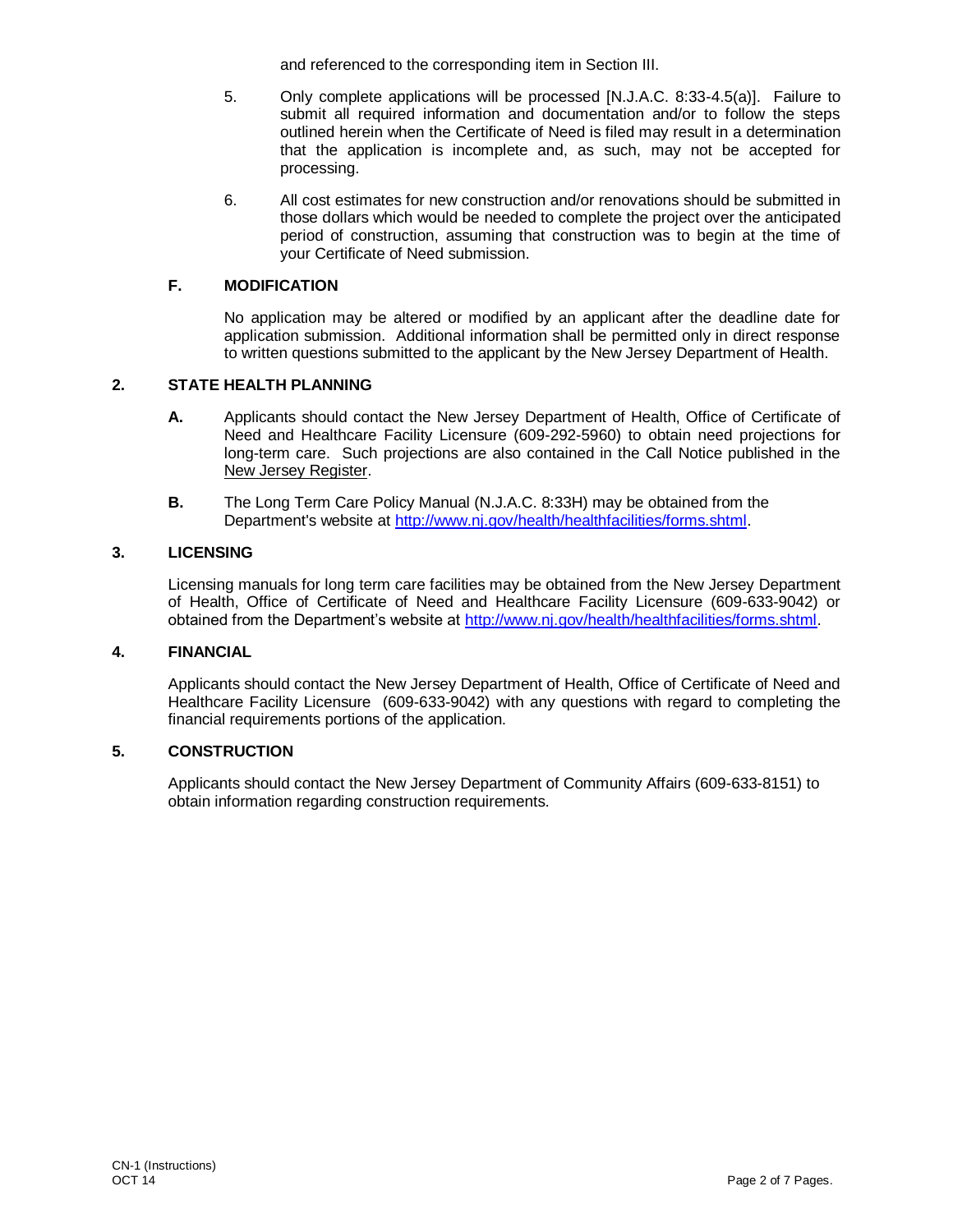#### **1. STATE CERTIFICATE OF NEED REQUIREMENTS - Provide in Section L, Narrative**

### **A. DESCRIPTION**

Provide a brief description of the programs, services and physical environment that will be offered at the proposed facility, highlighting any unique aspects of the project.

### **B. ETHNIC MIX**

Describe the ethnic mix of the service area within which the proposed facility will be located, and identify any population sub-groups that are under-served with regard to long term care and related services. Explain how access to care for ethnic minorities and under-served groups will be improved by the proposed project and how the unique needs of individuals from these groups will be accommodated at this facility.

## **C. LONG TERM CARE POLICY MANUAL**

Address all applicable certificate of need requirements contained in the Long Term Care Policy Manual (N.J.A.C. 8:33H). Indicate how the proposed project will comply with each applicable requirement, or provide a justification for why the project does not comply with one or more of the requirements.

In completing the Project Narrative, it is only necessary to address those requirements that are applicable to your application. While it is the applicant's responsibility to assure that all pertinent requirements are addressed, applicants for the following types of projects should take special note of these specific sections of the Policy Manual and address applicable sections:

| Type of Project                        | <b>Policy Manual Requirements</b>            |
|----------------------------------------|----------------------------------------------|
| <b>General Long Term Care Facility</b> | N.J.A.C. 8:33H 1.1, 1.9, 1.13-1.18           |
| Specialized Long Term Care Facility    | N.J.A.C. 8:33H 1.1, 1.5, 1.6, 1.9, 1.13-1.18 |
| Restricted Admission Facility          | N.J.A.C. 8:33H 1.1, 1.11, 1.13-1.18          |

### **D. ACREAGE AND ZONING**

Specify the acreage and zoning status of the proposed site. If the facility is an existing structure, describe the building's layout and indicate its age. Identify all land use/zoning approvals that must be obtained before this project can be implemented, if approved. Provide a timetable for obtaining these approvals.

## **E. STATUTORY CRITERIA**

In Section L, each applicant must address the following statutory criteria (see N.J.S.A. 26:2H-8):

- 1. The availability of facilities or services which may serve as alternatives or substitutes.
- 2. The need for special equipment and services in the area.
- 3. The possible economics and improvements in services to be anticipated from the operation of joint central services.
- 4. The adequacy of financial resources and sources of present and future revenues.
- 5. The availability of sufficient manpower in the several professional disciplines.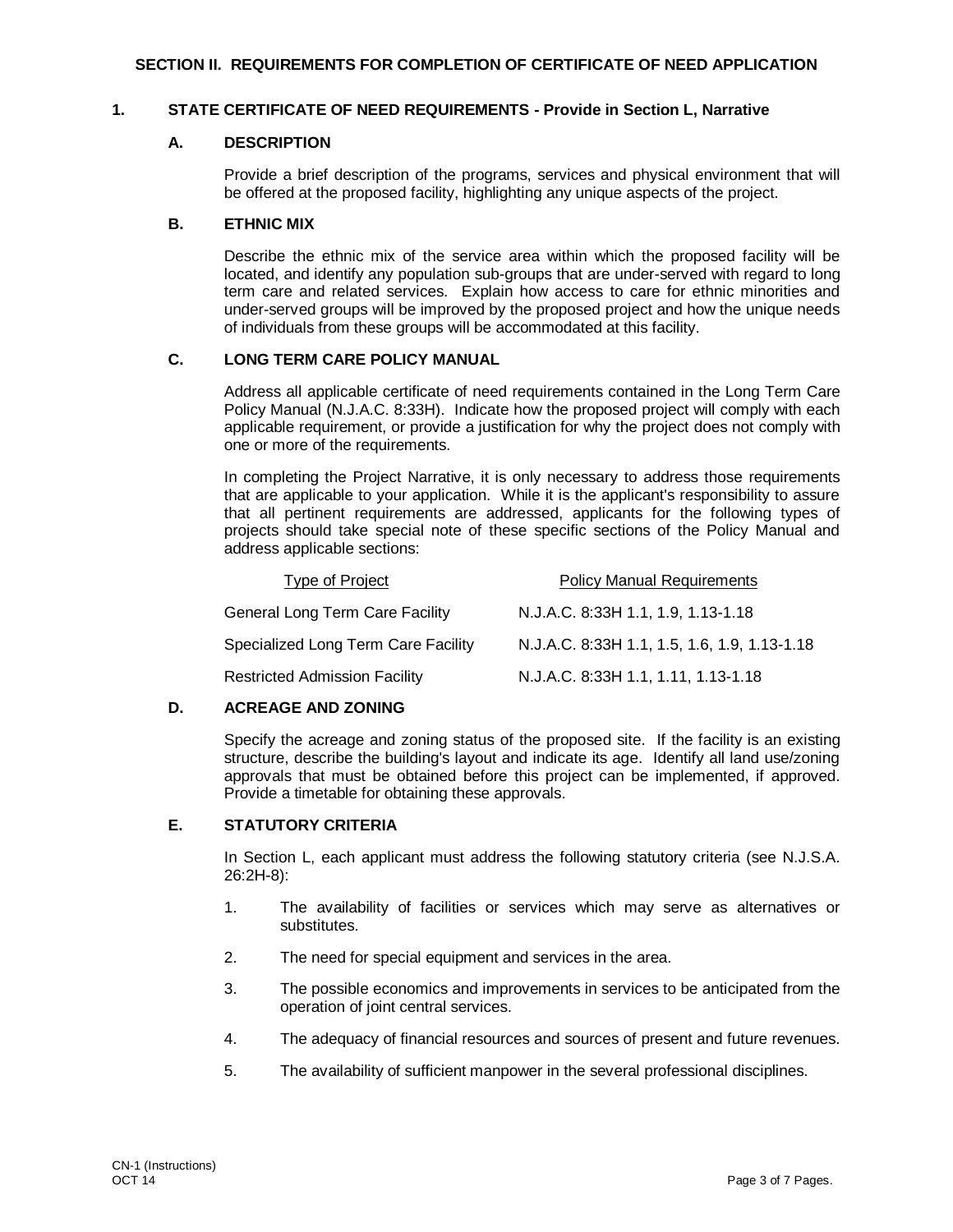## **2. CONSTRUCTION REQUIREMENTS**

- **A.** All cost estimates for new construction and/or renovations, should be submitted in those dollars which would be needed to complete the project over the anticipated period of construction, assuming that construction was to begin at the time of your Certificate of Need submission. Please provide in Section B of the application.
- **B.** Provide proposed total "building gross square footage" of new construction. Indicate building's proposed design, number of stories and construction type. Please provide in Section A6. Submit architectural sketches if available.
- **C.** Projects involving complete demolition of a structure(s) should indicate structure's total cubic feet, number of stories, gross square footage per floor and construction type. Identify demolition cost estimate as a separate line item in Section L, Narrative.
- **D.** Provide total square footage of area proposed for renovations in Section A6. Indicate the current or most recent use and physical layout of the space. Provide a summary description of the renovations proposed and/or required, acknowledging all applicable construction trades.
- **E.** Provide description and/or listing of equipment items inclusive of the "fixed equipment not in construction contracts" line item(s) cost estimates.
- **F.** Projects with more than one area affected by renovations must complete Schedule A. Utilize a separate line item for each area on a given floor/wing and for any change in use of an existing area. Square footage and renovation hard cost totals of this form should reconcile with those amounts indicated on pages 2, 3, 8 and 9 of the Certificate of Need Application. Account for all displaced areas, relocations and vacated areas, even if there are no associated renovation costs. Indicate how this information was established.
- **G.** Any applicant who is proposing a vertical expansion (additional floor(s) to an existing building) shall submit a certification, from an appropriate design professional, that the existing structure/affected building shall comply with the current code requirements for increase in size (floor area and/or height) and earthquake loads.

## **3. LICENSING REQUIREMENTS**

- **A.** One hundred percent of the ownership and operation of the proposed facility, service or equipment must be accounted for in the certificate of need application. Each and every principal involved in the proposal must be identified by name, home address and percentage of interest, except that if the ownership and operation is a publicly held corporation, each and every principal who has a ten percent or greater interest in the corporation must be identified by name, home address and percentage of interest. Where a listed principal has an ownership or operating interest in another health care facility, in this or any other state, identification of the principal(s), the health care facilities in which they have an ownership or operating interest, and the nature and amount of each interest must be specified. Please provide this information in Sections A10 and A11.
- **B.** If the applicant is a registered corporation, the name and address of the registered agent must be identified in the application. Please provide in Section A12.
- **C.** If a management company will be hired, the name and address of all principals in the management company must be identified and, if the certificate of need if approved, prior to licensure, a copy of the management agreement must be submitted to the Certificate of Need and Acute Care Licensure Program and the Division of Long Term Care Systems. Any change in management subsequent to certificate of need approval must be reported to the Division of Long Term Care Systems.
- **D.** The proposed licensed operator of the proposed facility, service, or equipment shall file and sign the application.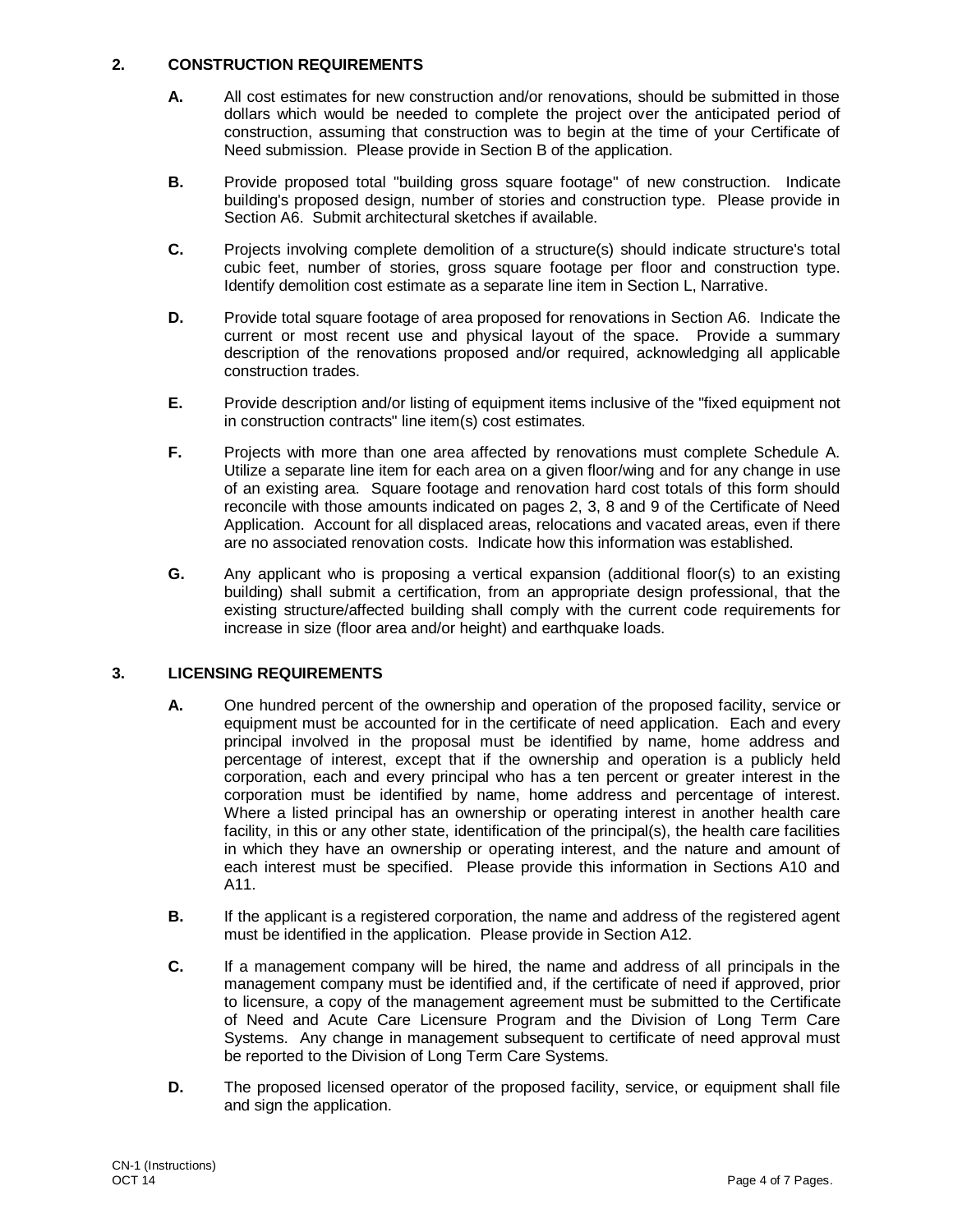### **4. CERTIFICATE OF NEED REQUIREMENTS - OWNERSHIP, TRACK RECORD AND ACCESS ISSUES.**

- **A.** In accordance with 8:33-4.4(a), an applicant must document in the application that he/she owns the site where the facility, service, or equipment will be located, or has an ownership or lease option for such site, which option is valid at least through the certificate of need processing period. A duly executed copy of the deed, option or lease agreement for the site must be submitted with the certificate of need application and include identification of site, terms of agreement, date of execution and signature of all parties to the transaction. If the site is optioned or leased by the applicant, a copy of the deed held by the current owner is required at the time of filing.
- **B.** In accordance with 8:33-4.10(d), each applicant for certificate of need shall demonstrate character and competence, quality of care, and an acceptable track record of past and current compliance with State licensure requirements in all states in which the applicant is licensed to operate, applicable Federal requirements, and New Jersey certificate of need requirements. Track record reports from other states must be on the letterhead of the other states and must accompany the Certificate of Need application. The report must indicate compliance with both Federal Certification and State Licensure requirements, as applicable. Additionally, in Section A8, indicate the performance of the applicant in meeting its obligation under any previously approved certificate of need in New Jersey, including full compliance with the cost and scope as approved, as well as all conditions of approval.
- **C.** The certificate of need criteria at N.J.A.C. 8:33-4.9 and 4.10 must be specifically addressed.
- **D.** If the facility is an existing licensed health care facility, the name of the facility as it appears on the license must be used in the certificate of need application.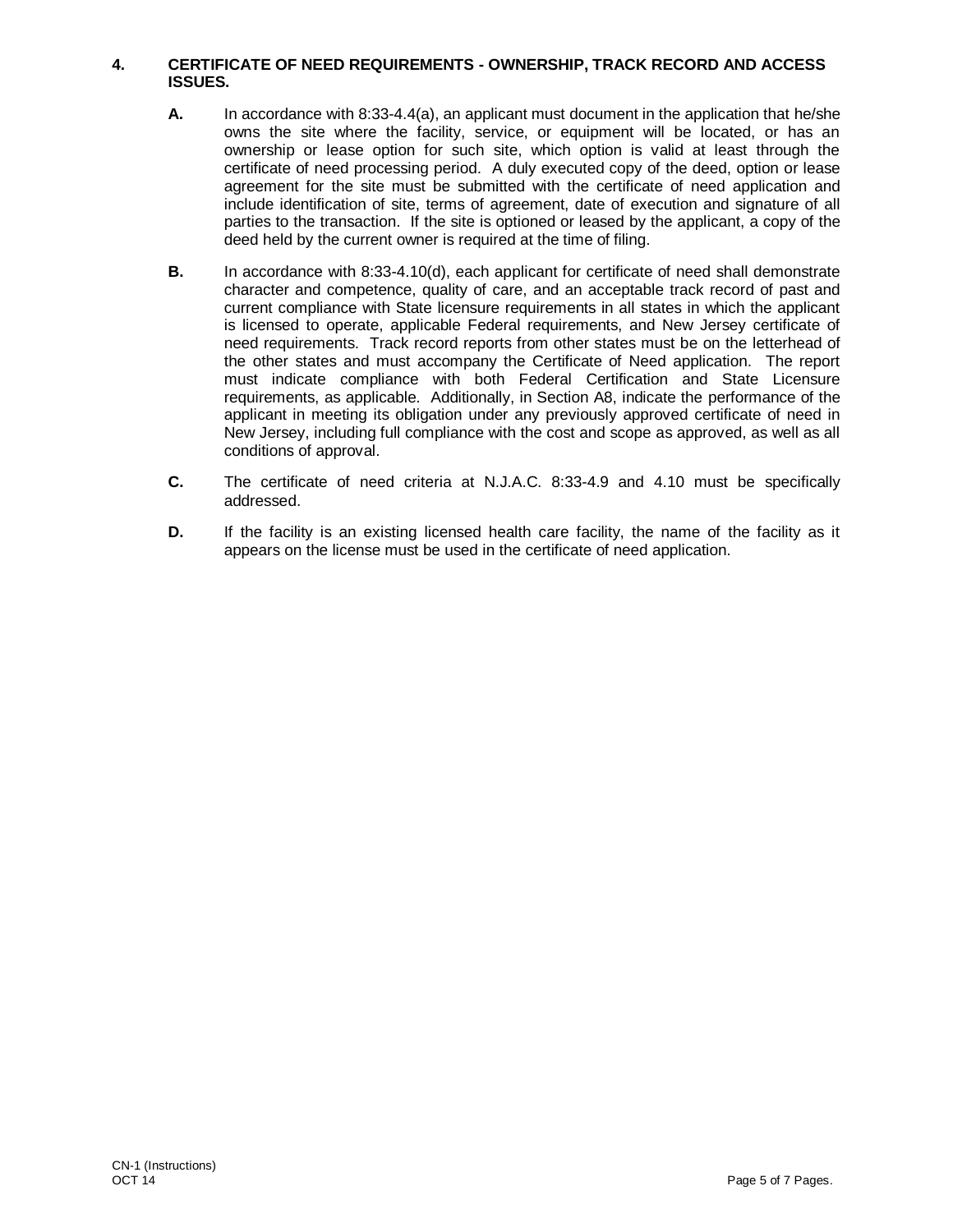#### **1. CERTIFICATE OF NEED**

#### **A. PROOF OF INCORPORATION**

If the owner and/or operator is a corporation, the corporation must be an existing registered corporation and proof of incorporation must be submitted with the application.

#### **B. PARTNERSHIP AGREEMENT**

If the owner and/or operator is a partnership, a copy of any executed partnership agreement must be submitted with the application.

**C.** Only complete applications will be processed [N.J.A.C. 8:33-4.5(a)]. Failure to meet the certificate of need filing requirements identified in N.J.A.C. 8:33 and this application form will result in the application being declared incomplete and removed from the review process. There will be no exceptions to this requirement.

### **2. FINANCIAL**

### **A. FEASIBILITY**

- 1. If any studies (i.e., Financial Feasibility Study or Facility Planning Studies) were done to help the facility determine its need and/or financial feasibility, and are referenced in the application, a copy must be included as part of the application for review. However, such studies are not required.
- 2. If financial resources for the project are monies from a grant, provide the Department with a copy of the budget submitted when the grant application was made. The status of the grant, as of the date of Certificate of Need application, must be reported on the forms.
- 3. If financial resources for the project and/or monies for the operational budget are to be provided by a governmental agency, a statement indicating the intention of the agency to provide the funds must accompany the Certificate of Need application.
- 4. If financial resources for the project and/or monies for the operational budget are to be a secondary responsibility of a parent or a separate corporation that has a controlling interest, a letter must accompany the Certificate of Need application stating the intention of the corporation to underwrite the financial resources and/or operating budget.
- 5. The specific source and documentation verifying the availability of the cash equity contribution must be submitted with the application. Acceptable forms of verification include savings statements, a letter from a bank officer stating sufficient funds have been escrowed for the equity contribution, land appraisal if the appraised value of land is included in the project cost and the land is not subject to any liens.

### **B. CERTIFIED FINANCIAL STATEMENT**

All applications from existing providers must be accompanied by a copy of the latest certified financial statements. The certified report must include the following:

- 1. Balance Sheet
- 2. Statement of Income and Expenses, with supporting schedules
- 3. Statement of Changes in Financial Position
- 4. Notes to the Statements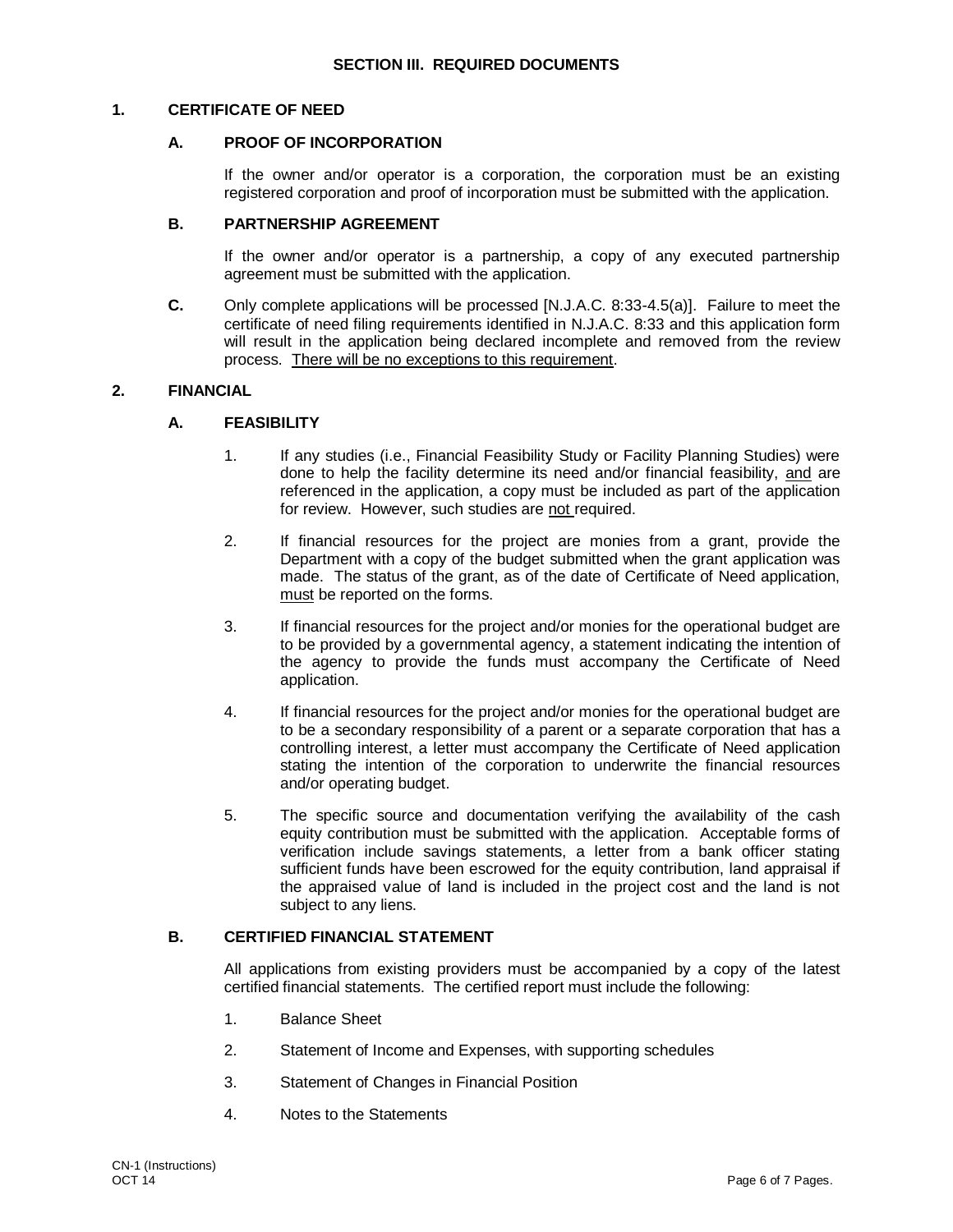5. Auditor's Letter

If an existing provider applicant does not normally engage outside auditors to certify its financial statements, it may provide, in lieu of the above:

- 1. Unaudited financial statements from an independent source to include the items listed above for a certified statement; and/or
- 2. In-house financial statements drawn up and including the items listed above for a certified statement.

## **C. OTHER**

- 1. All applications must address the financial requirements identified at 8:33- 4:10(b). Use additional sheets if necessary.
- 2. Report all expense and revenue data in current dollars (dollars of year certificate of need is submitted).
- 3. Include an estimate of fringe benefits in all salary projections.
- 4. If the project is to be financed, provide a "source and uses of funds" statement. This statement must be from an investment banker or accountant.
- 5. The schedule of estimated charges and income information provided in items 2 and 3 of Sections E through H (pages 10 through 13 of the application) should be based on the estimated revenue to be collected for each payer.

### **3. PLANNING**

### **COMMUNITY SUPPORT**

Where a facility initiates a new program or service or expands an existing one, it may support its application for a Certificate of Need by providing written documentation of existing working relationships or of plans to develop working relationships with other providers in the area.

### **4. MEDICAID REIMBURSEMENT**

Please be advised that Certificate of Need approval of general and/or specialized long term care beds shall not be construed to imply that the approved applicant will subsequently be approved as a Medicaid provider or to participate in the Medicaid Program in any manner. Any applicant approved for participation in the Medicaid Program for long term care services shall also simultaneously become Medicare Certified (for all long term care bed categories for which the facility is licensed) and shall maintain such dual certification for as long as the facility participates in the Medicaid Program. Additionally, all approved applicants shall admit all individuals for whom they have the ability to provide care regardless of payer source. Each applicant is required to acknowledge this in the Narrative section of this application.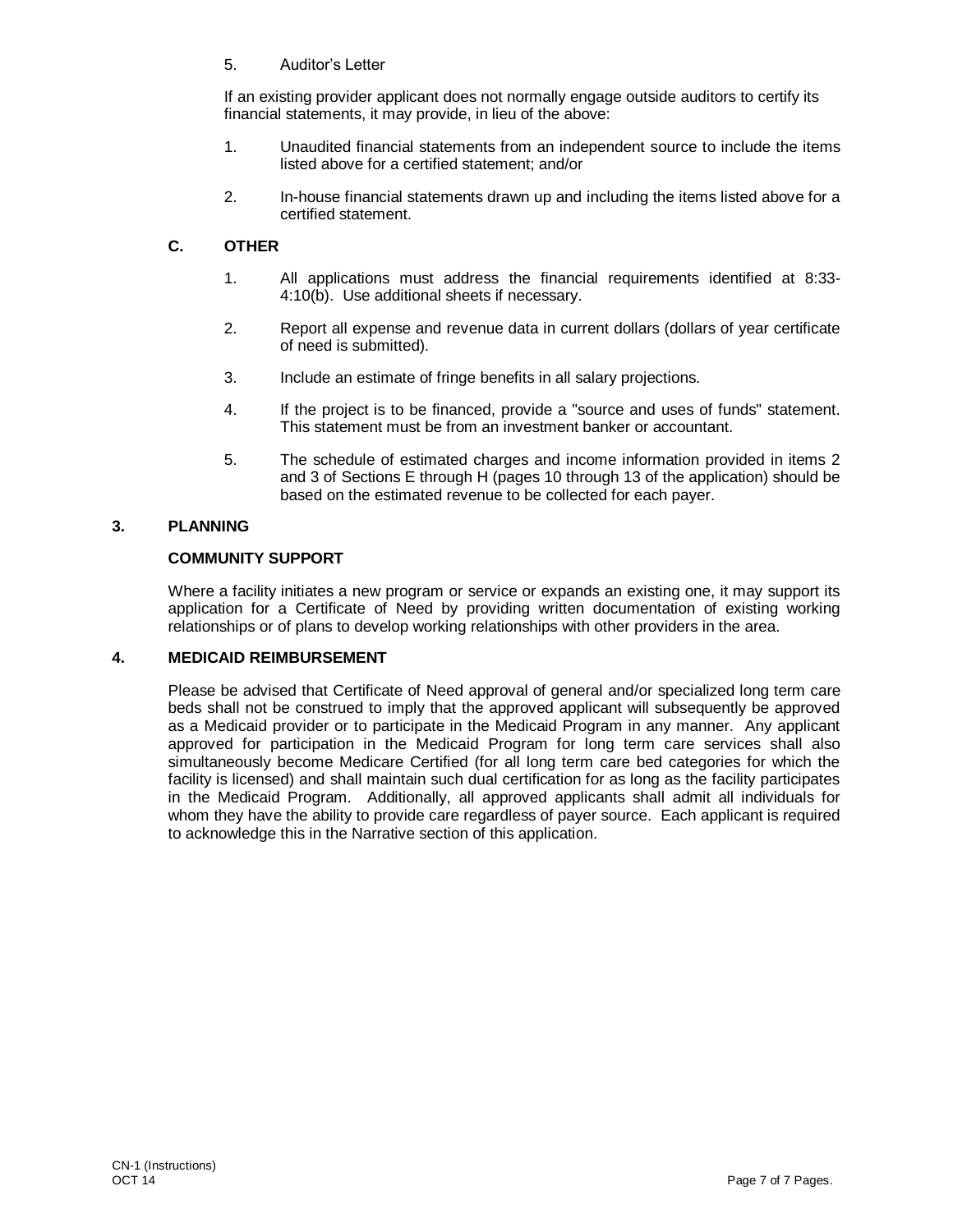# **New Jersey Department of Health**

## **APPLICATION - FULL REVIEW CERTIFICATE OF NEED**

#### **LONG TERM CARE FACILITIES: GENERAL LONG TERM CARE BEDS; SPECIALIZED LONG TERM CARE BEDS**

| FOR STATE USE ONLY                                |                      |                           |                         |  |
|---------------------------------------------------|----------------------|---------------------------|-------------------------|--|
| Cycle                                             |                      | <b>Application Number</b> |                         |  |
|                                                   |                      |                           |                         |  |
| Fee: Amount Due                                   | Fee: Amount Received |                           | Date Received           |  |
|                                                   |                      |                           |                         |  |
| Name of Facility                                  |                      |                           | <b>Telephone Number</b> |  |
|                                                   |                      |                           |                         |  |
| <b>Street Address of Facility</b>                 |                      |                           |                         |  |
| Municipality/Township                             |                      |                           |                         |  |
| County                                            |                      |                           | Zip Code                |  |
|                                                   |                      |                           |                         |  |
| Name of Owner/Applicant (Operator/License Holder) |                      |                           | Type of Ownership       |  |
|                                                   |                      |                           |                         |  |
| Name of Responsible Officer                       |                      |                           |                         |  |
| Street Address of Owner/Applicant                 |                      |                           |                         |  |
|                                                   |                      |                           |                         |  |
| City, State, Zip Code                             |                      |                           |                         |  |
|                                                   |                      |                           |                         |  |
| <b>Telephone Number</b>                           |                      |                           |                         |  |
| Business:                                         |                      | Home:                     |                         |  |
| Name of Facility Representative                   |                      |                           | <b>Telephone Number</b> |  |
| Street Address of Facility Representative         |                      |                           |                         |  |
|                                                   |                      |                           |                         |  |
| City, State, Zip Code                             |                      |                           |                         |  |
|                                                   |                      |                           |                         |  |
| Name of Consultant                                |                      |                           | <b>Telephone Number</b> |  |
| <b>Street Address of Consultant</b>               |                      |                           |                         |  |
| City, State, Zip Code                             |                      |                           |                         |  |
|                                                   |                      |                           |                         |  |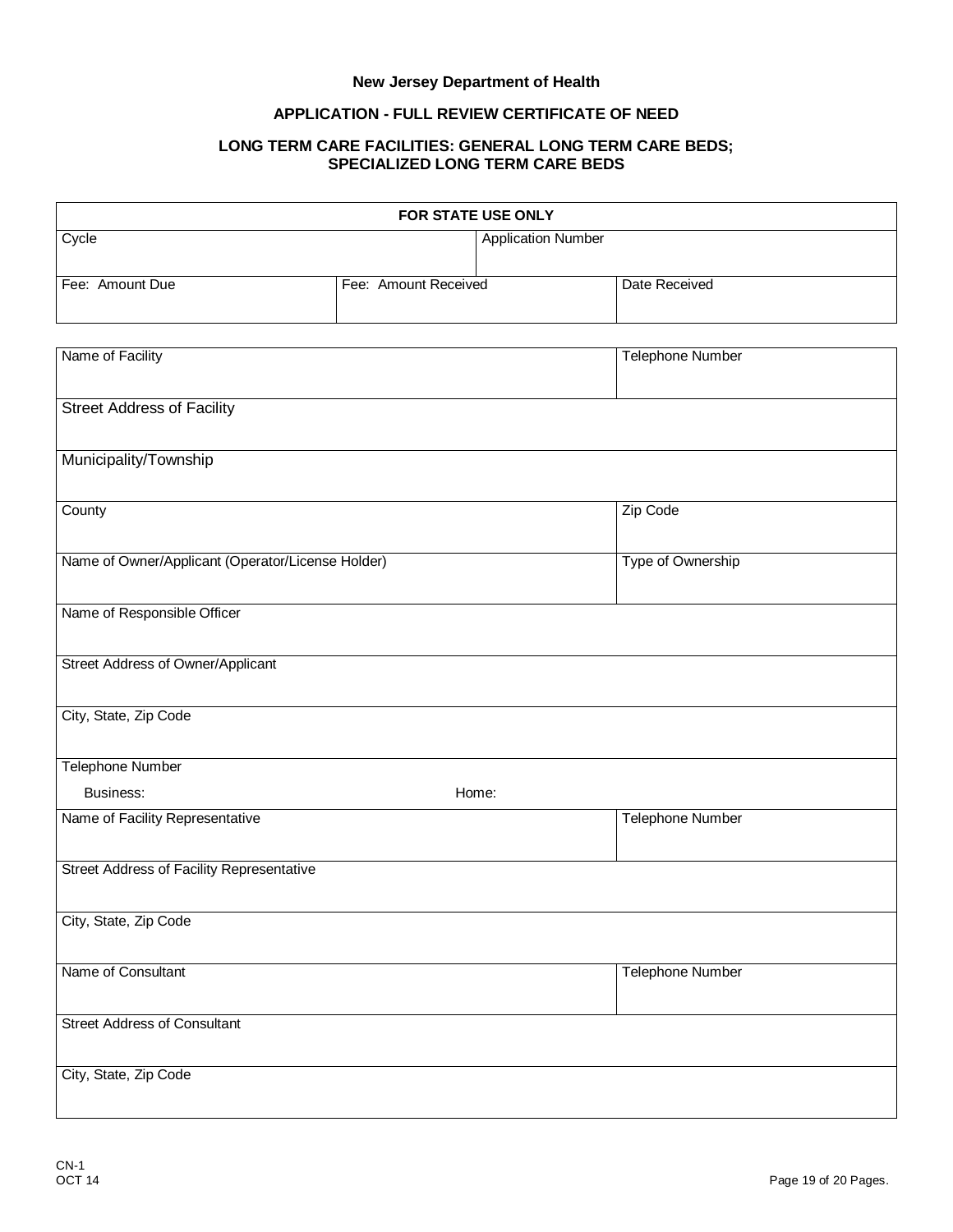|    | Name of Facility |                                                            |             |    |                            |                        |                                              |                            |
|----|------------------|------------------------------------------------------------|-------------|----|----------------------------|------------------------|----------------------------------------------|----------------------------|
| А. |                  | <b>Project Summary</b>                                     |             |    |                            |                        |                                              |                            |
|    | 1.               | Construction (check all that apply):                       |             | 3. |                            |                        | Health Care Services (check all that apply): |                            |
|    |                  | □ New Construction                                         |             |    | □ New Service              |                        |                                              |                            |
|    |                  | $\Box$ Modernization/Renovation                            |             |    |                            | □ Expansion of Service |                                              |                            |
|    |                  | $\Box$ Addition                                            |             |    |                            |                        |                                              |                            |
|    | 2.               | Beds (check all that apply):                               |             |    |                            |                        |                                              |                            |
|    |                  | □ New Bed-Related Facility                                 |             |    |                            |                        |                                              |                            |
|    |                  | $\Box$ Addition                                            |             |    |                            |                        |                                              |                            |
|    |                  | □ Deletion of Beds Within Category                         |             |    |                            |                        |                                              |                            |
|    |                  | $\Box$ Conversion                                          |             |    |                            |                        |                                              |                            |
|    |                  | $\Box$ Reduction                                           |             |    |                            |                        |                                              |                            |
|    |                  | □ No Change in Beds                                        |             |    |                            |                        |                                              |                            |
|    | 4.               | Summary of Project Cost:                                   |             |    |                            |                        |                                              |                            |
|    |                  | <b>Capital Cost</b>                                        |             |    |                            |                        |                                              |                            |
|    |                  | <b>Financing Cost</b>                                      |             |    |                            |                        |                                              |                            |
|    |                  | <b>Total Project Cost</b>                                  |             |    |                            |                        |                                              |                            |
|    |                  | Equity Contribution (in dollars)                           |             |    |                            |                        |                                              |                            |
|    |                  | Equity Contribution as a<br>Percent of Total Project Costs |             |    |                            |                        |                                              |                            |
|    |                  | Method of Financing                                        |             |    |                            |                        |                                              |                            |
|    | 5.               | Number of Licensed and Proposed Beds and/or Units:         |             |    |                            |                        |                                              |                            |
|    |                  |                                                            |             |    | CN App'd<br><b>But Not</b> |                        | Proposed                                     | <b>Total Beds</b><br>After |
|    |                  |                                                            | Licensed    |    | Licensed                   | Proposed               | Decrease                                     | Project                    |
|    |                  | <b>Bed Category</b>                                        | <b>Beds</b> |    | <b>Beds</b>                | New Beds               | In Beds                                      | Completion                 |
|    |                  | General Long Term Care                                     |             |    |                            |                        |                                              |                            |
|    |                  | Specialized Long Term Care<br>(Ventilator)                 |             |    |                            |                        |                                              |                            |
|    |                  | Specialized Long Term Care<br>(Behavior Management)        |             |    |                            |                        |                                              |                            |
|    |                  | Specialized Long Term Care                                 |             |    |                            |                        |                                              |                            |

6. Summary of Construction/Lease Cost:

(Pediatric) Totals

| Gross Square<br>Construction                        | Construction<br>Cost/Square | Construction |
|-----------------------------------------------------|-----------------------------|--------------|
| Feet<br>Type:<br>Cost                               | Foot                        | Cost/Bed     |
| New Construction                                    |                             |              |
| General Long Term Care                              |                             |              |
| Specialized Long Term Care<br>(Ventilator)          |                             |              |
| Specialized Long Term Care<br>(Behavior Management) |                             |              |
| Specialized Long Term Care<br>(Pediatric)           |                             |              |
| <b>Total New Construction</b>                       |                             |              |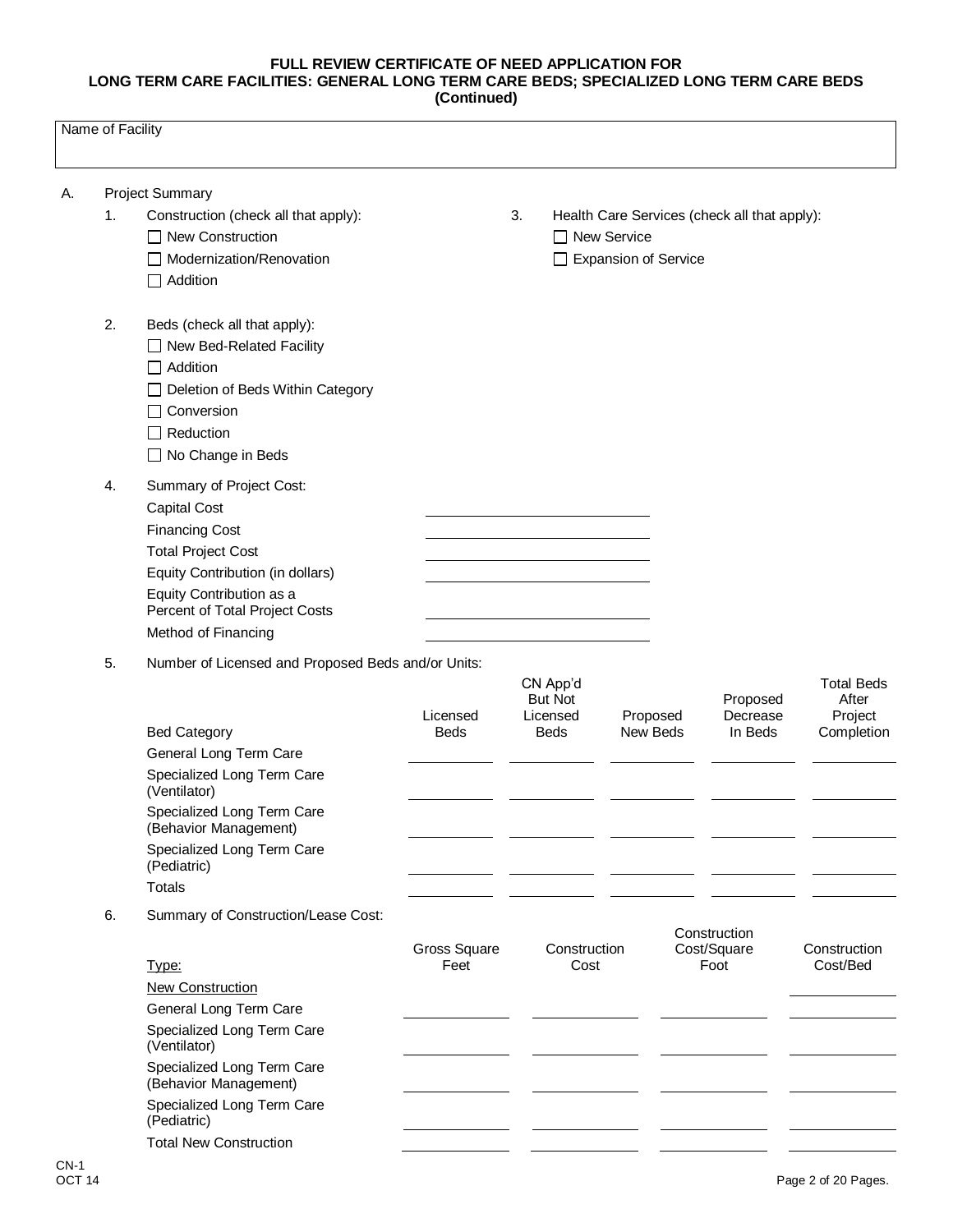| Name of Facility |  |
|------------------|--|
|------------------|--|

| 6. | Summary of Construction/Lease Cost, Continued:      |  |  |
|----|-----------------------------------------------------|--|--|
|    | Renovation                                          |  |  |
|    | General Long Term Care                              |  |  |
|    | Specialized Long Term Care<br>(Ventilator)          |  |  |
|    | Specialized Long Term Care<br>(Behavior Management) |  |  |
|    | Specialized Long Term Care<br>(Pediatric)           |  |  |
|    | <b>Total Renovation</b>                             |  |  |
|    | <b>Total New and Renovation</b>                     |  |  |

7. Identify other health care facilities owned, operated or managed (in any state) by each of the principals of the ownership/operation entity. If out-of-state facilities are included, a track record request (see Appendix A for an example of a request letter) from the state agency which licenses those facilities must be filed with the certificate of need application This report must include any enforcement action taken against the facility(ies) within the year proceeding application submission. If none, so state.

| Name of Facility | Location | Number of Beds |
|------------------|----------|----------------|
|                  |          |                |
|                  |          |                |
|                  |          |                |
|                  |          |                |
|                  |          |                |

8. If any licensed facilities have been identified by the applicant in response to Item A. 7., provide a description of how each facility is complying with its conditions of certificate of need approval for any facilities licensed in New Jersey (e.g., Medicaid utilization requirements). If any facility is not in compliance with its conditions of certificate of need approval, so state and provide an explanation. (If necessary, attach a separate page and identify as Item A. 8.).

9. Does the applicant for the proposed project possess any Certificate of Need for health care facilities or portions thereof that are not yet constructed, licensed or operational? If yes, please identify by Certificate of Need number. Include a detailed account of the status. Provide a description of the progress that is being made toward implementing these projects. If the applicant does not intend to implement any previously approved project or any portion thereof, please explain why. (If necessary, attach a separate page and identify as Item A. 9.).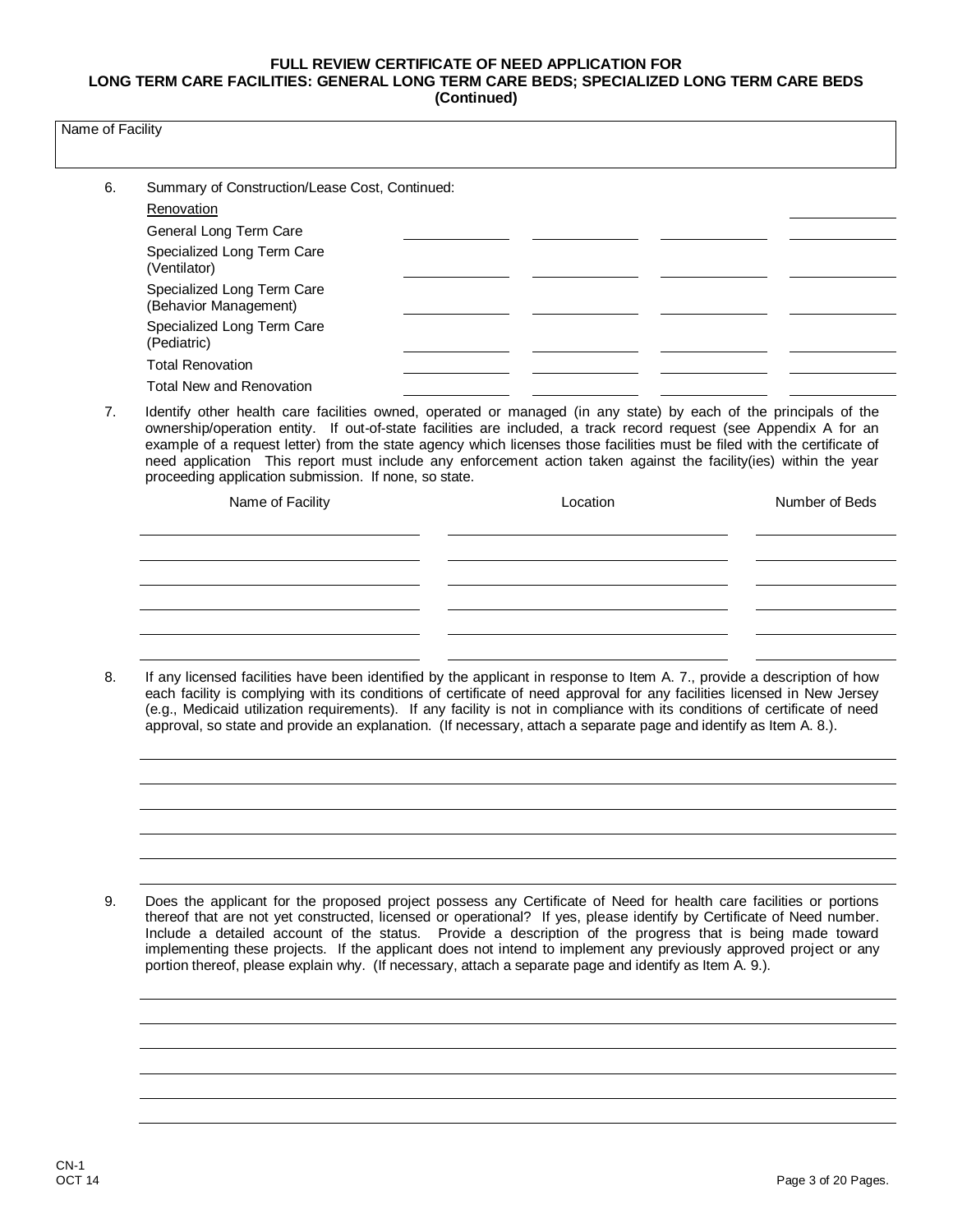Name of Facility

10. Identify the corporate or partnership name of the owner. Identify one hundred percent of the ownership of the proposed facility or service. Each and every principal involved in the ownership shall be identified by name, home address and percentage of interest. If the ownership is a publicly held corporation, each and every principal who has a 10 percent or greater interest in the corporation shall be identified by name, home address and percentage of interest. Please provide your response below. Use attachment only if the information exceeds the allotted space. Provide any additional information on a separate page and attach to page 4 of the certificate of need application.

Name of Corporation/Partnership:

| Name of Principal | Home Address | % of Interest |
|-------------------|--------------|---------------|
|                   |              |               |
|                   |              |               |
|                   |              |               |
|                   |              |               |
|                   |              |               |
|                   |              |               |
|                   |              |               |
|                   |              |               |
|                   |              |               |
|                   |              |               |
|                   |              |               |
|                   |              |               |
|                   |              |               |
|                   |              |               |
|                   |              |               |
|                   |              |               |

11. Identify the corporate or partnership name of the operator. Identify one hundred percent of the operator of the proposed facility or service. Each and every principal involved in the operation shall be identified by name, home address and percentage of interest. If the ownership of the operative entity is a publicly held corporation, each and every principal who has a 10 percent or greater interest in the corporation shall be identified by name, home address and percentage of interest. Please provide your response below. Use attachment only if the information exceeds the allotted space. Provide any additional information on a separate page and attach to page 4 of the certificate of need application.

Name of Corporation/Partnership:

| Name of Principal                        | Home Address | % of Interest |
|------------------------------------------|--------------|---------------|
|                                          |              |               |
|                                          |              |               |
|                                          |              |               |
|                                          |              |               |
|                                          |              |               |
|                                          |              |               |
|                                          |              |               |
|                                          |              |               |
|                                          |              |               |
|                                          |              |               |
|                                          |              |               |
|                                          |              |               |
| Name and Address<br>of Registered Agent: |              |               |

 $12.$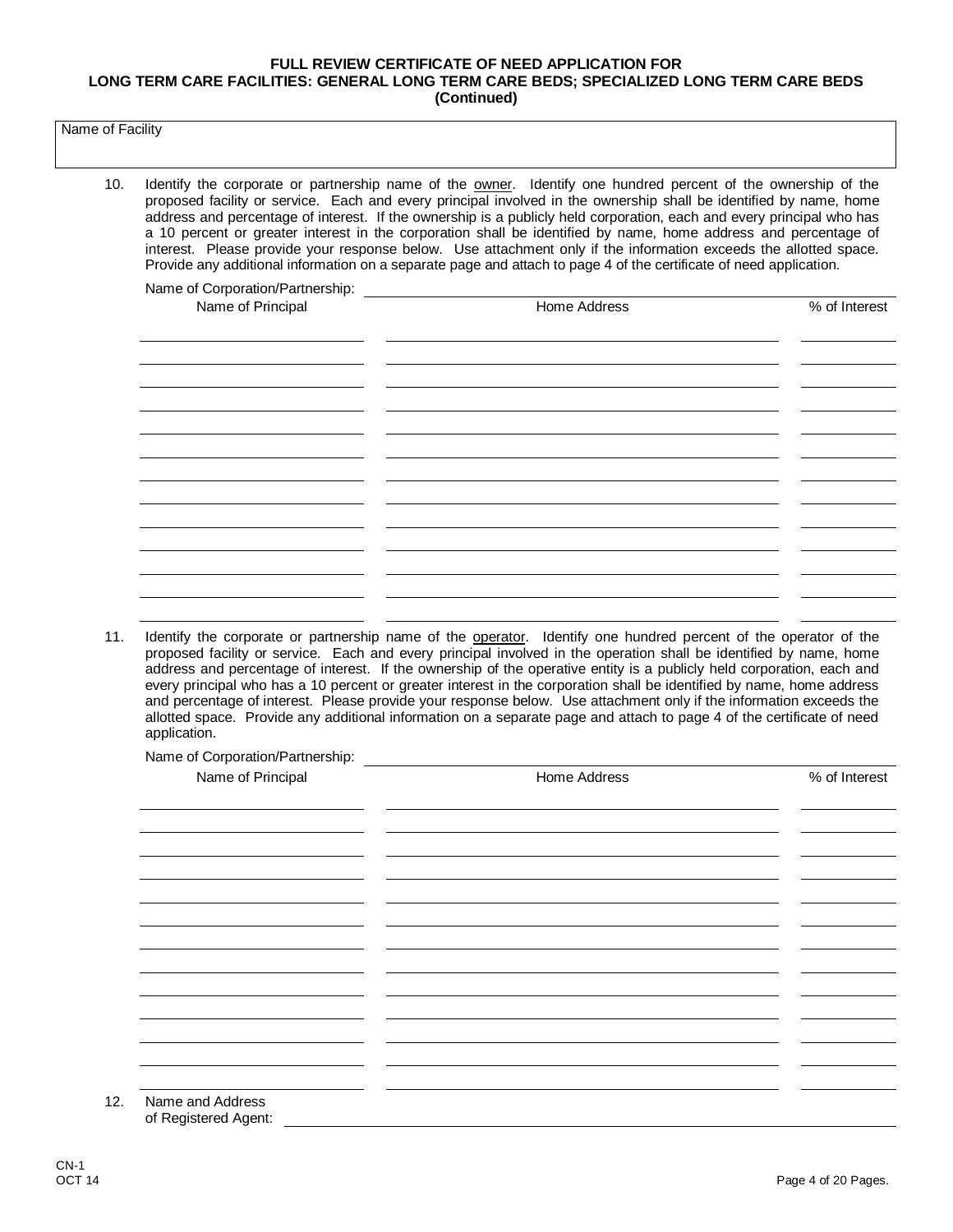Name of Facility

#### **PROJECT SUMMARY**

A written summary of your project is required. Please do so on Pages 5 through 7 of the Certificate of Need Application form. The summary must be comprehensive and not exceed three pages.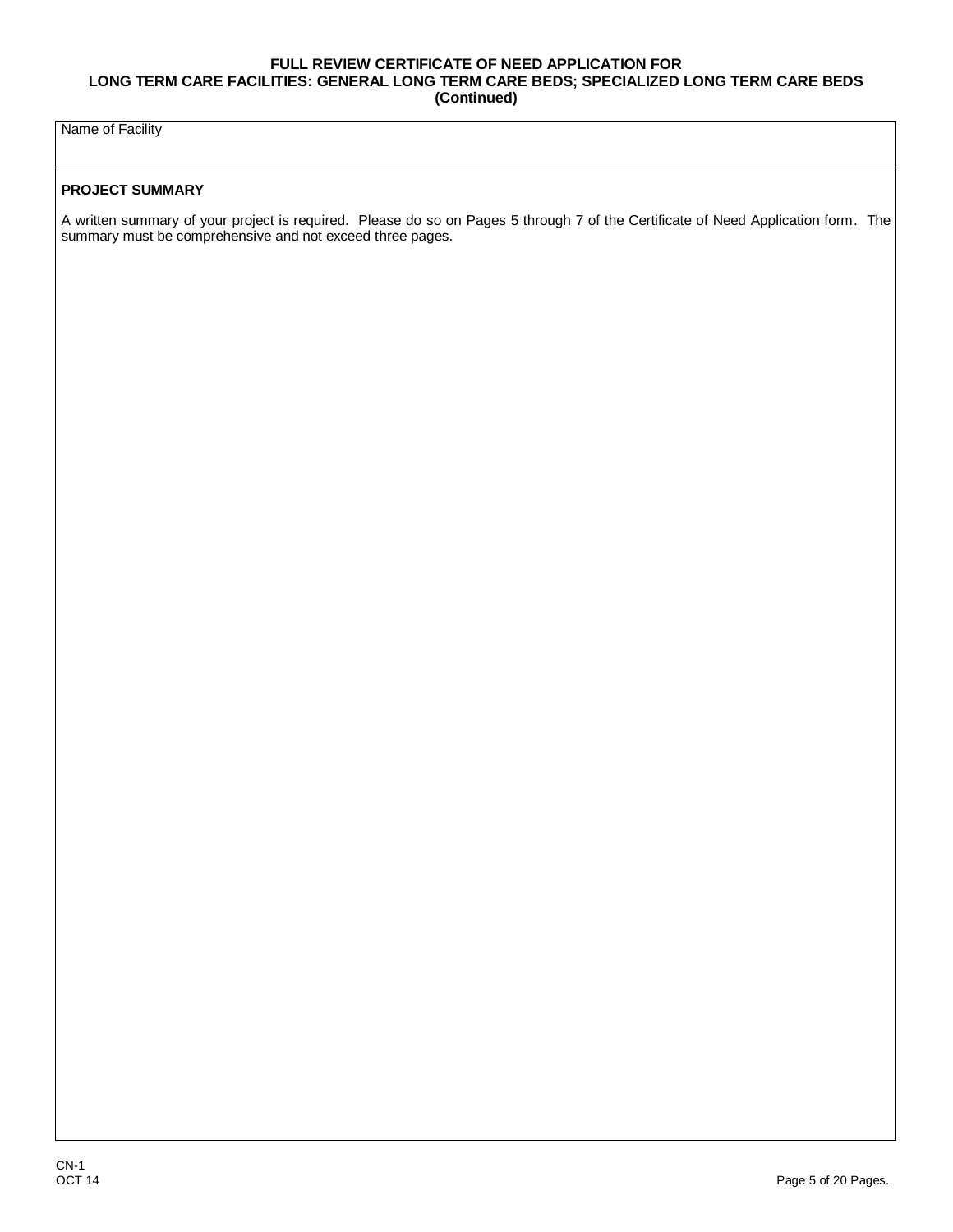Name of Facility

**PROJECT SUMMARY, Continued**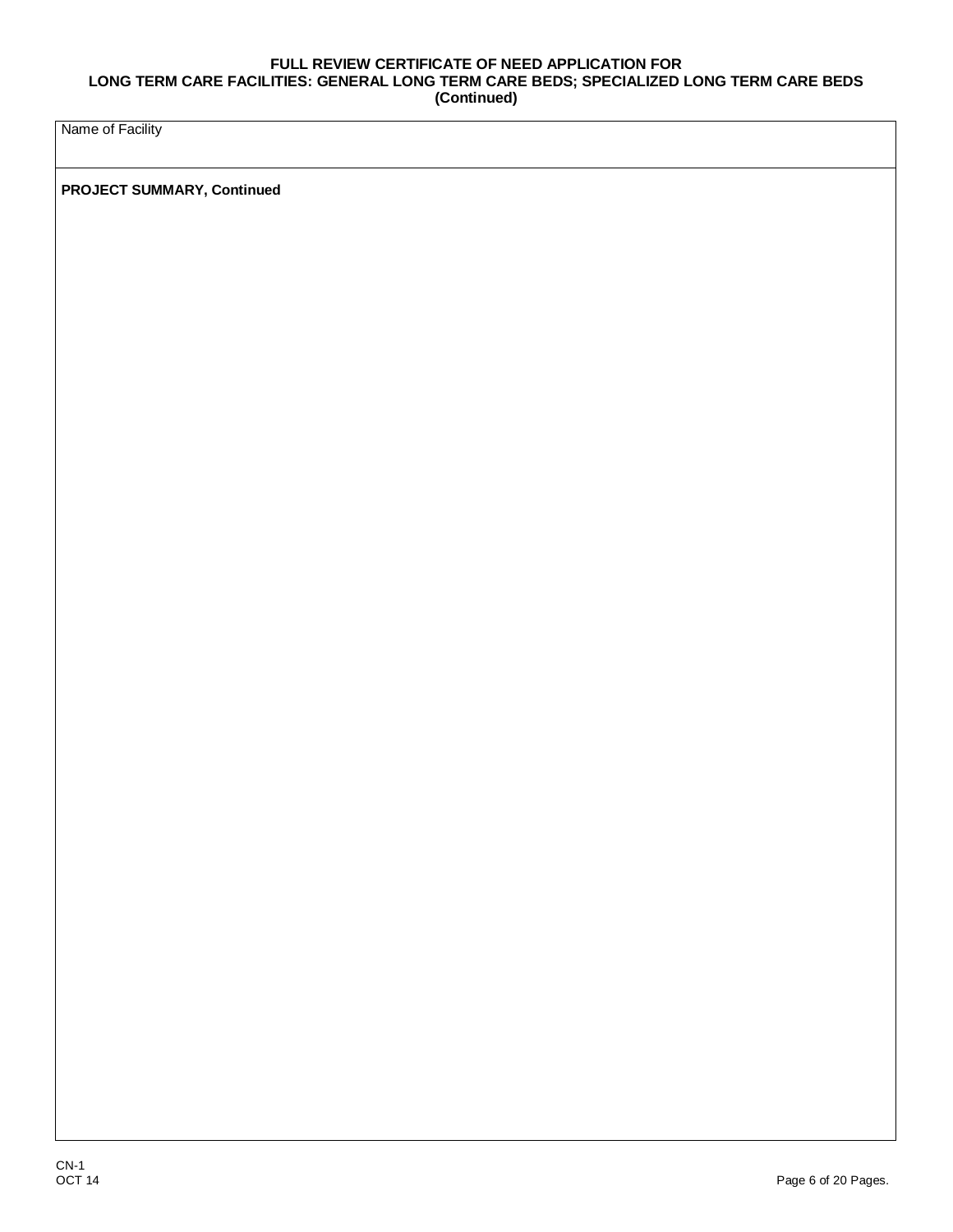Name of Facility

**PROJECT SUMMARY, Continued**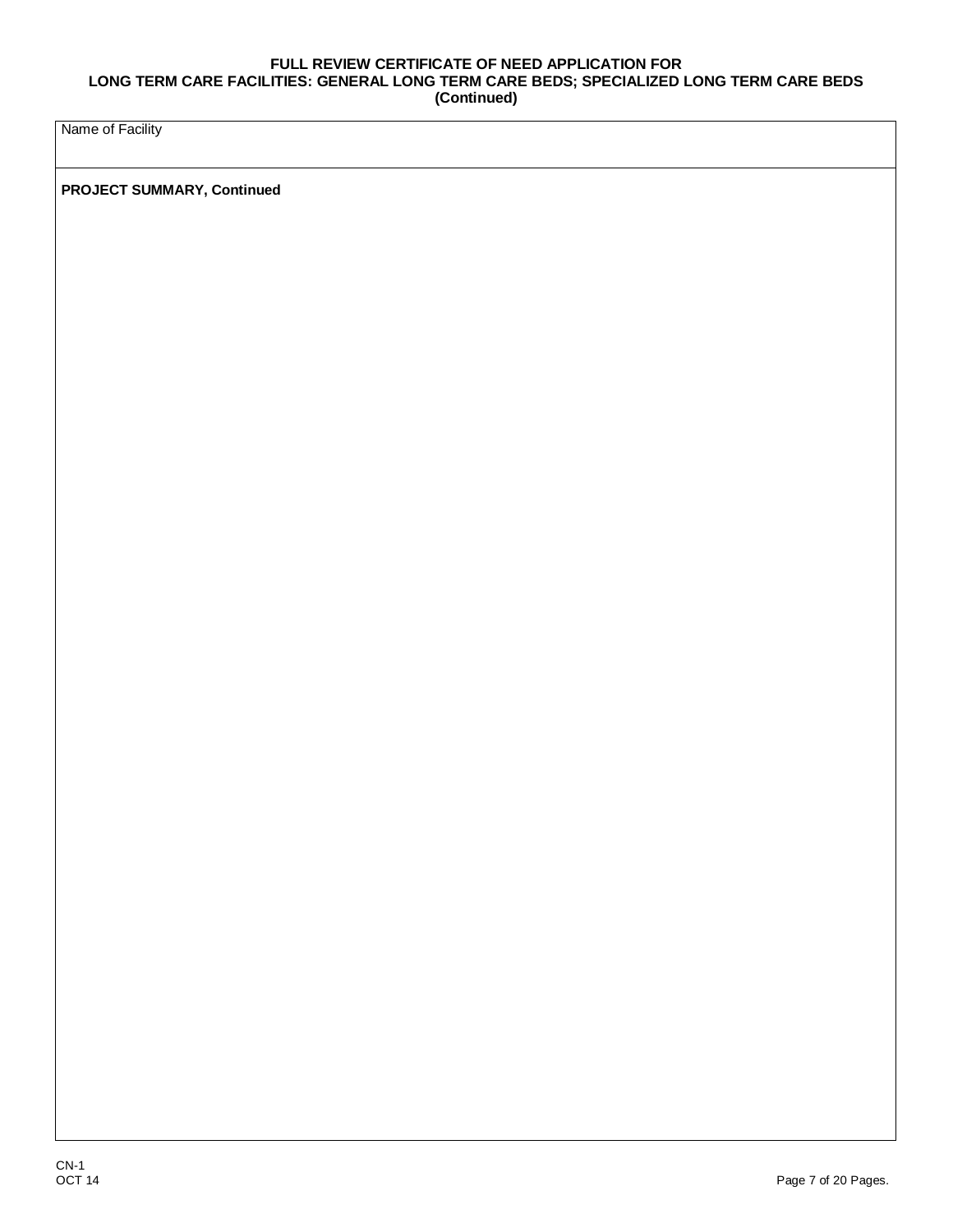Name of Facility

#### B. DETAILED PROJECT COSTS

Project costs should be submitted in those dollars which would be needed to complete the project over the anticipated period of construction if construction were to begin at the time of submission of the Certificate of Need proposal to the Department.

|    |                                                  | General<br>Long Term<br>Care | Specialized<br>Long-Term<br>Care<br>(Ventilator) | Specialized<br>Long-Term<br>Care<br>(Behavior<br>Management) | Specialized<br>Long-Term<br>Care<br>(Pediatric) |
|----|--------------------------------------------------|------------------------------|--------------------------------------------------|--------------------------------------------------------------|-------------------------------------------------|
| 1. | <b>Capital Costs</b>                             |                              |                                                  |                                                              |                                                 |
|    | All Studies and Surveys                          |                              |                                                  |                                                              |                                                 |
|    | Architect and Engineer Fees                      |                              |                                                  |                                                              |                                                 |
|    | Demolition                                       |                              |                                                  |                                                              |                                                 |
|    | Renovations                                      |                              |                                                  |                                                              |                                                 |
|    | <b>New Construction</b>                          |                              |                                                  |                                                              |                                                 |
|    | Fixed Equipment Not in Construction<br>Contracts |                              |                                                  |                                                              |                                                 |
|    | Major Movable Equipment                          |                              |                                                  |                                                              |                                                 |
|    | Purchase of Land                                 |                              |                                                  |                                                              |                                                 |
|    | Purchase of Building(s)                          |                              |                                                  |                                                              |                                                 |
|    | Other (Specify):                                 |                              |                                                  |                                                              |                                                 |
|    | <b>Total Capital Costs</b>                       |                              |                                                  |                                                              |                                                 |
|    |                                                  |                              |                                                  |                                                              |                                                 |
| 2. | <b>Financing Costs*</b>                          |                              |                                                  |                                                              |                                                 |
|    | Capitalized Interest                             |                              |                                                  |                                                              |                                                 |
|    | Debt Service Reserve Funds                       |                              |                                                  |                                                              |                                                 |
|    | Other Financing Costs**                          |                              |                                                  |                                                              |                                                 |
|    | <b>Total Financing Costs</b>                     |                              |                                                  |                                                              |                                                 |
|    | <b>Total Project Cost (1 plus 2)</b>             |                              |                                                  |                                                              |                                                 |
|    |                                                  |                              |                                                  |                                                              |                                                 |

\*Provide details of financing in Section D.

\*\*Include fees assessed by any financing agency, bond counsel fees, trustees bank fees and/or other costs related to sale of bonds)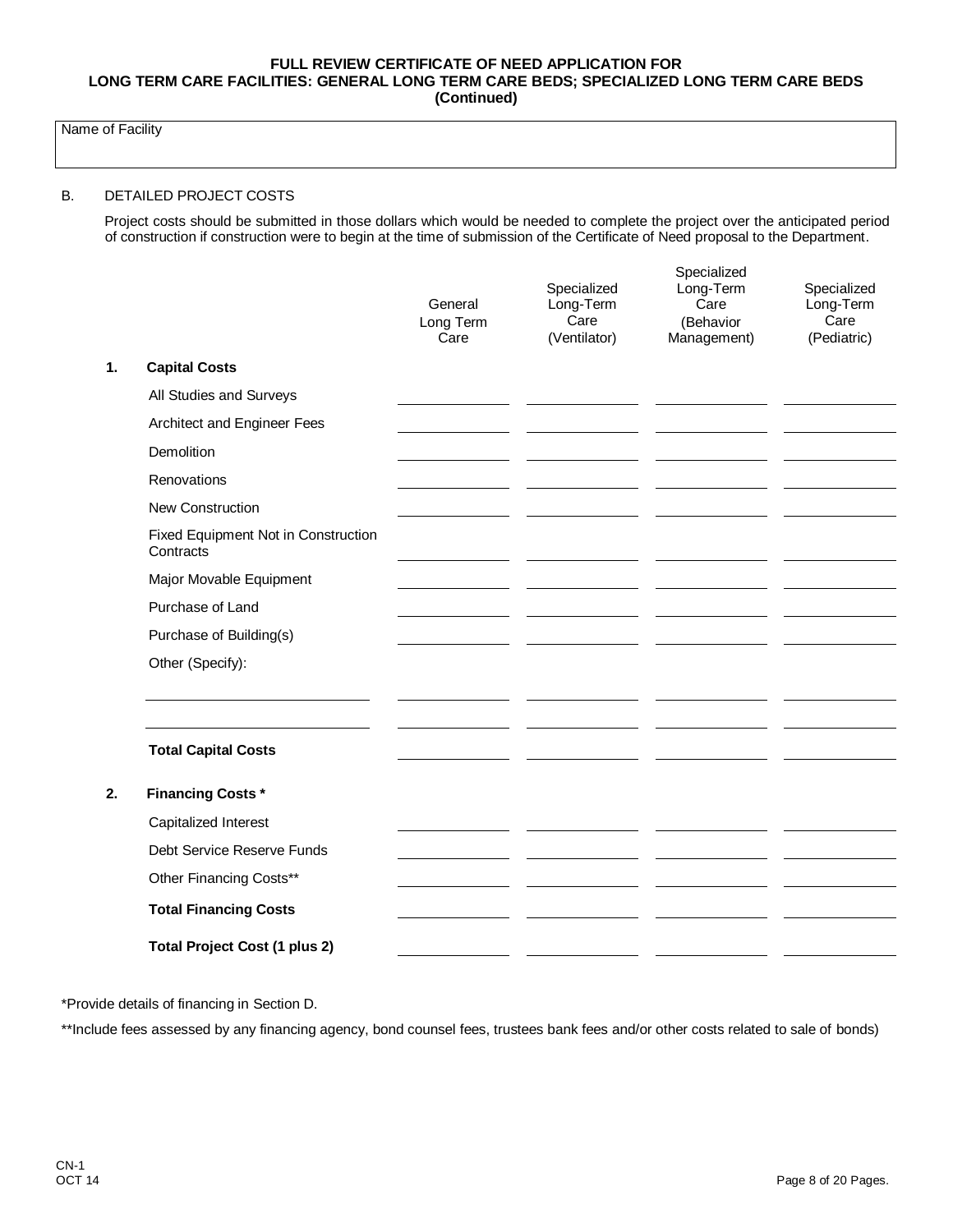Name of Facility

#### C. PROPOSED METHOD OF FINANCING THE TOTAL PROJECT COST:

For purposes of Certificate of Need review, equity shall mean a non-operating asset contribution which will reduce the size of the total debt. It may include cash, other liquid assets, and the fair appraised market value of land owned by an applicant which is the viable site for the proposed project. A minimum of ten percent (10%) of the total project cost, including all financing and carrying costs, must be available in the form of equity, as required at N.J.A.C. 8:34H-1.16(f).

| 1. | Available Cash (provide verification) | \$ |  |
|----|---------------------------------------|----|--|
| 2. | Land                                  |    |  |
| 3. | Other (Specify):                      |    |  |
|    |                                       |    |  |
|    | Total                                 | S  |  |

### D. MORTGAGE/LOANS/LEASE ARRANGEMENTS FOR THE PROJECT:

| Lender/Lending Institution |       | Amount | Rate of<br>Interest | Annual<br>Payment | Maturity<br>Date |
|----------------------------|-------|--------|---------------------|-------------------|------------------|
|                            | \$    |        |                     |                   |                  |
|                            |       |        |                     |                   |                  |
|                            |       |        |                     |                   |                  |
|                            |       |        |                     |                   |                  |
|                            |       |        |                     |                   |                  |
|                            | $\$\$ |        |                     |                   |                  |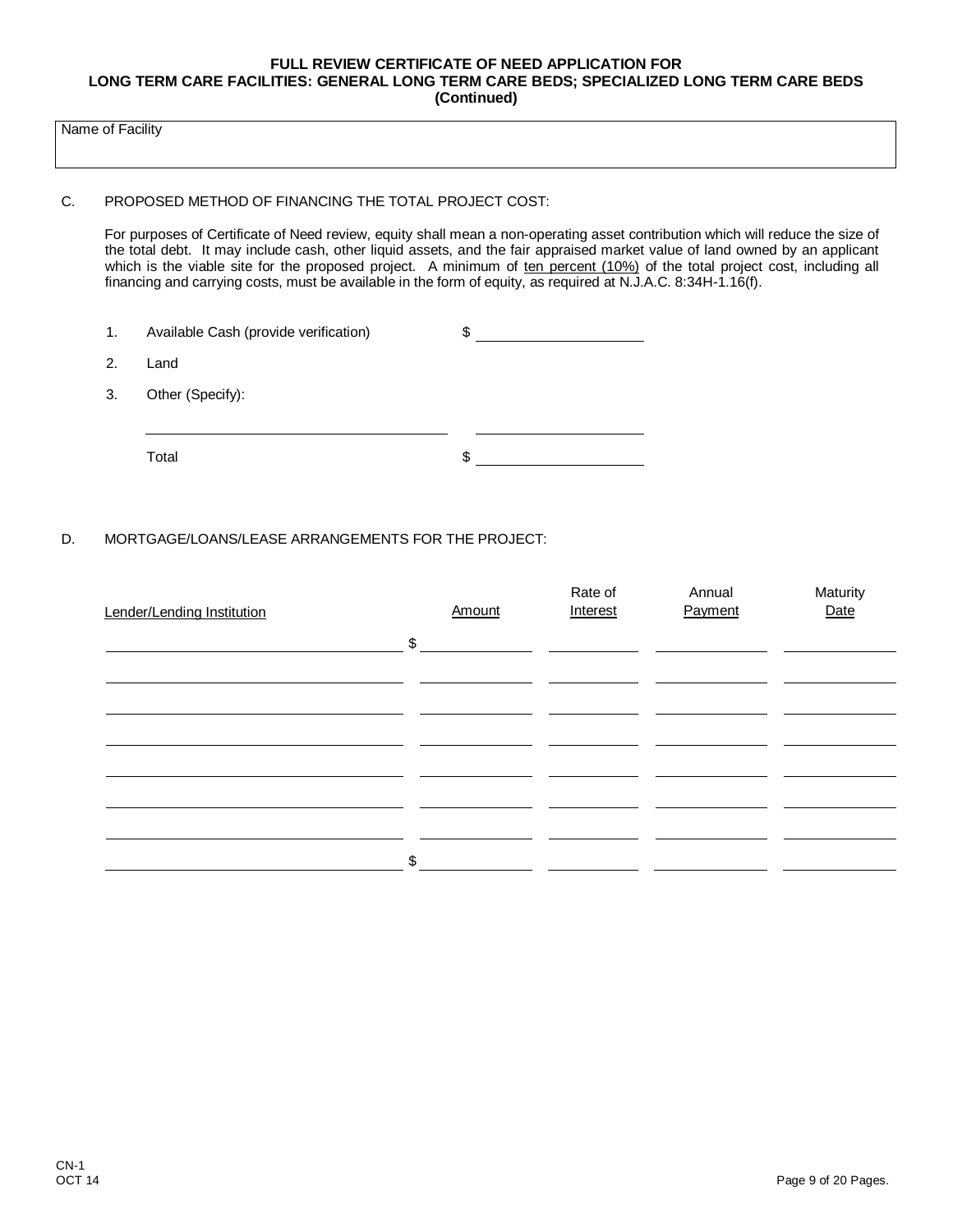| Name of Facility |  |
|------------------|--|
|------------------|--|

| 1. |                                        | Statistics - General Long Term Care Beds | (Projections on all schedules are for the first two years of operation): |                                    |                            |
|----|----------------------------------------|------------------------------------------|--------------------------------------------------------------------------|------------------------------------|----------------------------|
|    |                                        |                                          |                                                                          | 1st Year Projections               | 2nd Year Projections       |
|    | Item                                   |                                          | Current *                                                                | 200                                | $200$ $-$                  |
|    | Number of Licensed Beds                |                                          |                                                                          |                                    |                            |
|    | Percent of Occupancy                   |                                          |                                                                          |                                    |                            |
|    | Number of Patient Days                 |                                          |                                                                          |                                    |                            |
|    |                                        | Average Charge Per Patient Day           |                                                                          |                                    |                            |
| 2. |                                        |                                          | Schedule of Estimated Charges - General Long Term Care Beds:             |                                    |                            |
|    | <b>Bed Accommodation</b>               |                                          | Rate                                                                     | Number of Beds<br>In This Category |                            |
|    | Single                                 | \$                                       | per                                                                      |                                    |                            |
|    | Double                                 | \$                                       | per                                                                      |                                    |                            |
|    | Three-Bed                              | \$                                       | per                                                                      |                                    |                            |
|    | Four-Bed                               | \$                                       | per                                                                      |                                    |                            |
| 3. |                                        |                                          | Revenue - General Long Term Care (use current dollars):                  |                                    |                            |
|    | Revenue<br>(Based on Above Statistics) |                                          | <b>Patient Mix</b>                                                       | 1st Year Projection<br>200         | 2nd Year Projection<br>200 |
|    | Room, Board and Routine                |                                          |                                                                          |                                    |                            |
|    | Self-Pay                               |                                          |                                                                          |                                    |                            |
|    | Medicare                               |                                          |                                                                          |                                    |                            |
|    | Medicaid                               |                                          |                                                                          |                                    |                            |
|    | Other (Specify):                       |                                          |                                                                          |                                    |                            |
|    |                                        |                                          |                                                                          |                                    |                            |
|    | Sub-Total                              |                                          |                                                                          |                                    |                            |
|    |                                        | Less: Allowance for Bad Debts            |                                                                          |                                    |                            |
|    | Total                                  |                                          |                                                                          |                                    |                            |

 $\mathbb{R}^2$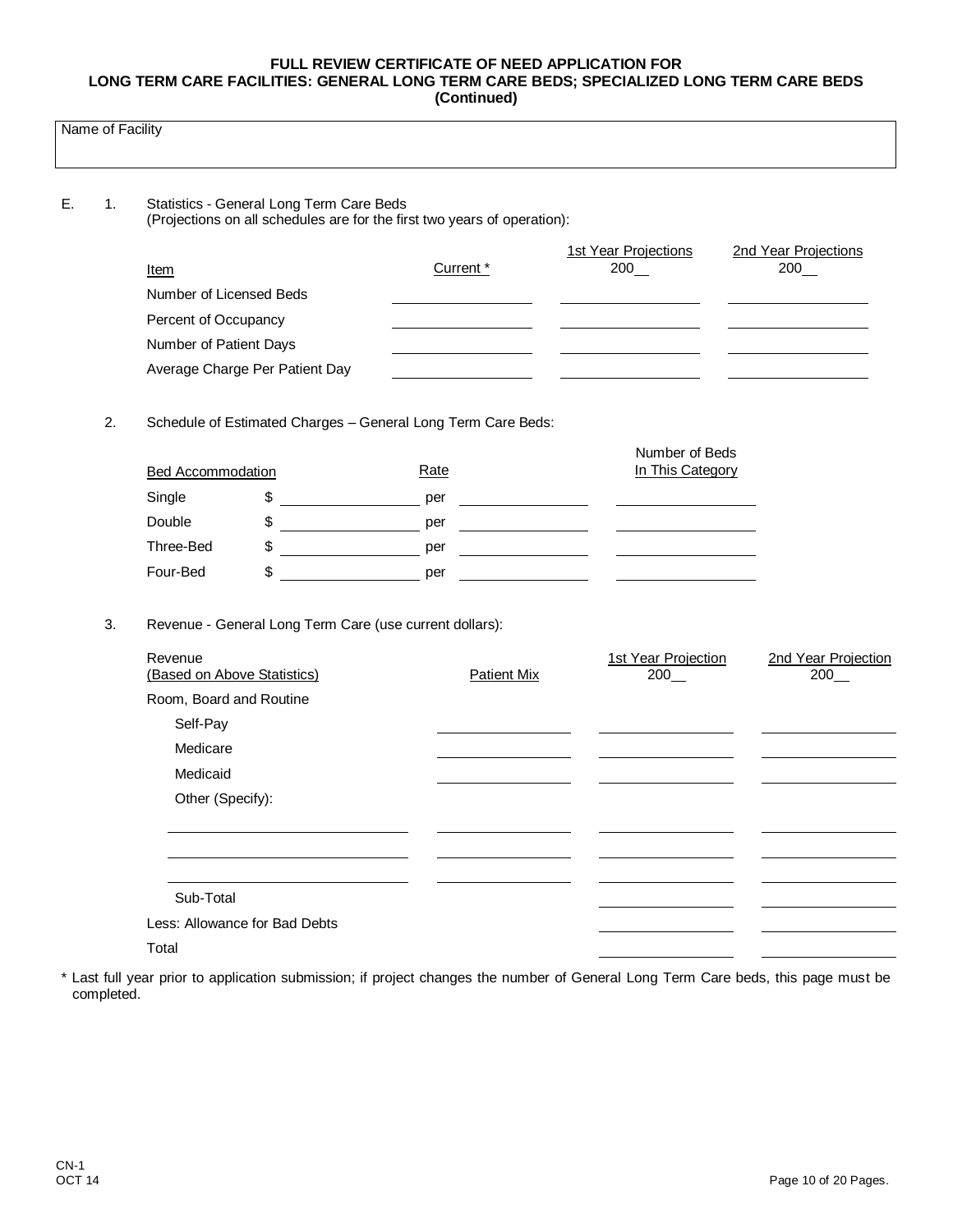|    | Name of Facility |                             |                                |                                                                                                                                       |                                                                                                                                                                                                                                                                                                                                                                                                                     |                      |
|----|------------------|-----------------------------|--------------------------------|---------------------------------------------------------------------------------------------------------------------------------------|---------------------------------------------------------------------------------------------------------------------------------------------------------------------------------------------------------------------------------------------------------------------------------------------------------------------------------------------------------------------------------------------------------------------|----------------------|
| F. | 1.               |                             |                                | Statistics - Specialized Long Term Care (Ventilator) Beds<br>(Projections on all schedules are for the first two years of operation): |                                                                                                                                                                                                                                                                                                                                                                                                                     |                      |
|    |                  |                             |                                |                                                                                                                                       | 1st Year Projections                                                                                                                                                                                                                                                                                                                                                                                                | 2nd Year Projections |
|    |                  | <u>Item</u>                 |                                | Current <sup>*</sup>                                                                                                                  | 200                                                                                                                                                                                                                                                                                                                                                                                                                 | 200                  |
|    |                  | Number of Licensed Beds     |                                |                                                                                                                                       |                                                                                                                                                                                                                                                                                                                                                                                                                     |                      |
|    |                  | Percent of Occupancy        |                                |                                                                                                                                       |                                                                                                                                                                                                                                                                                                                                                                                                                     |                      |
|    |                  | Number of Patient Days      |                                |                                                                                                                                       |                                                                                                                                                                                                                                                                                                                                                                                                                     |                      |
|    |                  |                             | Average Charge Per Patient Day |                                                                                                                                       |                                                                                                                                                                                                                                                                                                                                                                                                                     |                      |
|    |                  |                             |                                |                                                                                                                                       |                                                                                                                                                                                                                                                                                                                                                                                                                     |                      |
|    | 2.               |                             |                                | Schedule of Estimated Charges - Specialized Long Term Care (Ventilator) Beds:                                                         |                                                                                                                                                                                                                                                                                                                                                                                                                     |                      |
|    |                  |                             |                                |                                                                                                                                       | Number of Beds                                                                                                                                                                                                                                                                                                                                                                                                      |                      |
|    |                  | <b>Bed Accommodation</b>    |                                | Rate                                                                                                                                  | In This Category                                                                                                                                                                                                                                                                                                                                                                                                    |                      |
|    |                  | Single                      | \$                             | per                                                                                                                                   | <u> 1989 - Johann Barbara, martin a</u>                                                                                                                                                                                                                                                                                                                                                                             |                      |
|    |                  | Double                      | \$                             | per                                                                                                                                   | $\overline{\phantom{a}}$ and $\overline{\phantom{a}}$ and $\overline{\phantom{a}}$ and $\overline{\phantom{a}}$ and $\overline{\phantom{a}}$ and $\overline{\phantom{a}}$ and $\overline{\phantom{a}}$ and $\overline{\phantom{a}}$ and $\overline{\phantom{a}}$ and $\overline{\phantom{a}}$ and $\overline{\phantom{a}}$ and $\overline{\phantom{a}}$ and $\overline{\phantom{a}}$ and $\overline{\phantom{a}}$ a |                      |
|    |                  | Three-Bed                   | \$                             | per                                                                                                                                   | <u> 1990 - Jan Barton, politik politik (</u><br><u> 1990 - John Stone, mars and de la partie de la partie de la partie de la partie de la partie de la partie de</u>                                                                                                                                                                                                                                                |                      |
|    |                  | Four-Bed                    | \$                             | per                                                                                                                                   |                                                                                                                                                                                                                                                                                                                                                                                                                     |                      |
|    | 3.               |                             |                                | Revenue - Specialized Long Term Care (Ventilator) (use current dollars):                                                              |                                                                                                                                                                                                                                                                                                                                                                                                                     |                      |
|    |                  | Revenue                     |                                |                                                                                                                                       | 1st Year Projection                                                                                                                                                                                                                                                                                                                                                                                                 | 2nd Year Projection  |
|    |                  | (Based on Above Statistics) |                                | <b>Patient Mix</b>                                                                                                                    | 200                                                                                                                                                                                                                                                                                                                                                                                                                 | 200                  |
|    |                  | Room, Board and Routine     |                                |                                                                                                                                       |                                                                                                                                                                                                                                                                                                                                                                                                                     |                      |
|    |                  | Self-Pay                    |                                |                                                                                                                                       |                                                                                                                                                                                                                                                                                                                                                                                                                     |                      |
|    |                  | Medicare                    |                                |                                                                                                                                       |                                                                                                                                                                                                                                                                                                                                                                                                                     |                      |
|    |                  | Medicaid                    |                                |                                                                                                                                       |                                                                                                                                                                                                                                                                                                                                                                                                                     |                      |
|    |                  | Other (Specify):            |                                |                                                                                                                                       |                                                                                                                                                                                                                                                                                                                                                                                                                     |                      |
|    |                  |                             |                                |                                                                                                                                       |                                                                                                                                                                                                                                                                                                                                                                                                                     |                      |
|    |                  |                             |                                |                                                                                                                                       |                                                                                                                                                                                                                                                                                                                                                                                                                     |                      |
|    |                  | Sub-Total                   |                                |                                                                                                                                       |                                                                                                                                                                                                                                                                                                                                                                                                                     |                      |
|    |                  |                             | Less: Allowance for Bad Debts  |                                                                                                                                       |                                                                                                                                                                                                                                                                                                                                                                                                                     |                      |
|    |                  |                             |                                |                                                                                                                                       |                                                                                                                                                                                                                                                                                                                                                                                                                     |                      |

Total

\* Last full year prior to application submission; if project changes the number of Specialized Long Term Care (Ventilator) Beds, this page must be completed.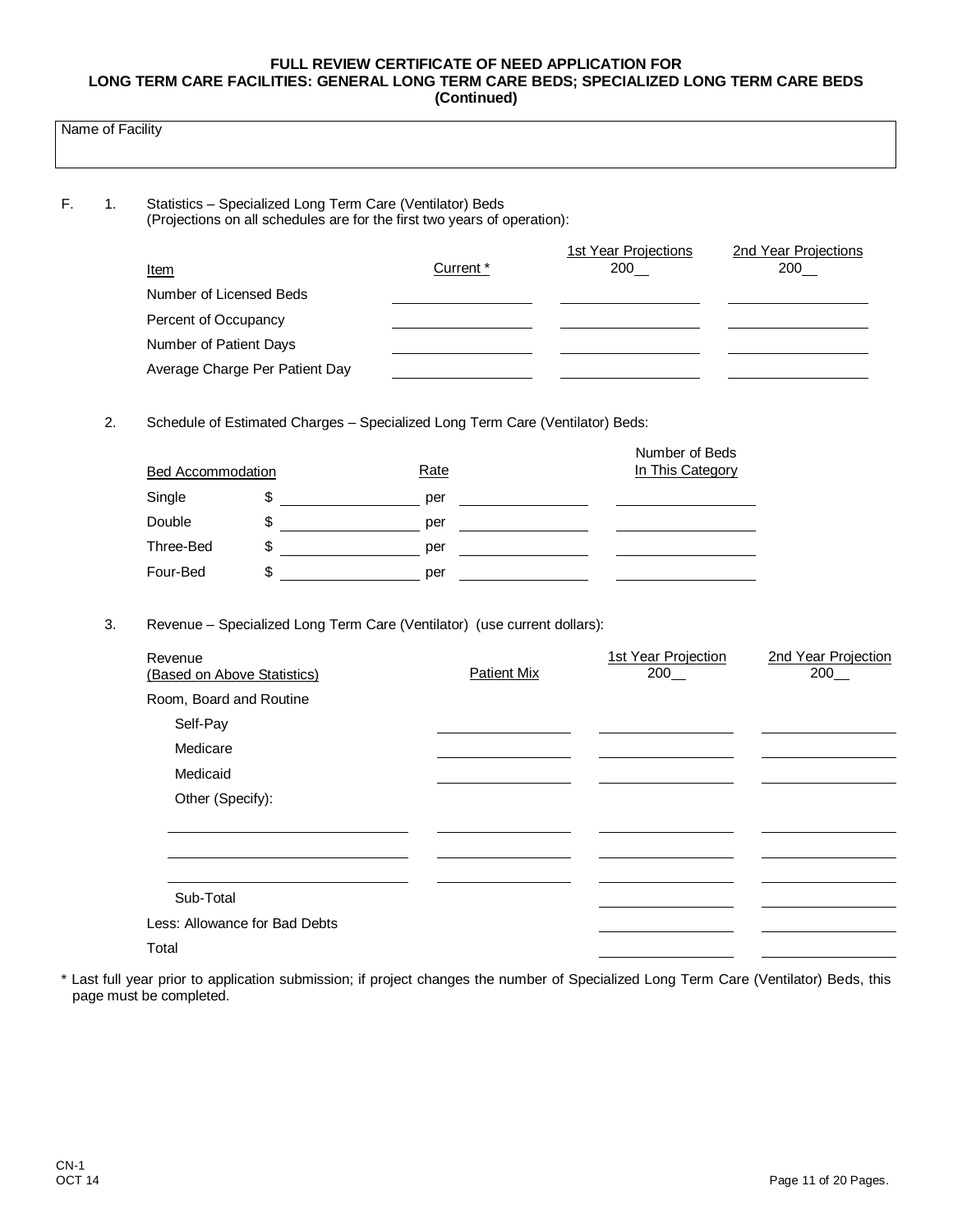|          | Name of Facility |                                                                                                                                                |                                |                    |                                                                                        |                            |  |  |  |  |
|----------|------------------|------------------------------------------------------------------------------------------------------------------------------------------------|--------------------------------|--------------------|----------------------------------------------------------------------------------------|----------------------------|--|--|--|--|
| G.<br>1. |                  | Statistics - Specialized Long Term Care (Behavior Management) Beds<br>(Projections on all schedules are for the first two years of operation): |                                |                    |                                                                                        |                            |  |  |  |  |
|          |                  |                                                                                                                                                |                                |                    | <b>1st Year Projections</b>                                                            | 2nd Year Projections       |  |  |  |  |
|          |                  | Item                                                                                                                                           |                                | Current *          | $200$ $-$                                                                              | $200$ $-$                  |  |  |  |  |
|          |                  | Number of Licensed Beds                                                                                                                        |                                |                    |                                                                                        |                            |  |  |  |  |
|          |                  | Percent of Occupancy                                                                                                                           |                                |                    |                                                                                        |                            |  |  |  |  |
|          |                  | Number of Patient Days                                                                                                                         |                                |                    |                                                                                        |                            |  |  |  |  |
|          |                  |                                                                                                                                                | Average Charge Per Patient Day |                    |                                                                                        |                            |  |  |  |  |
|          | 2.               |                                                                                                                                                |                                |                    | Schedule of Estimated Charges - Specialized Long Term Care (Behavior Management) Beds: |                            |  |  |  |  |
|          |                  |                                                                                                                                                |                                |                    | Number of Beds                                                                         |                            |  |  |  |  |
|          |                  | <b>Bed Accommodation</b>                                                                                                                       |                                | Rate               | In This Category                                                                       |                            |  |  |  |  |
|          |                  | Single                                                                                                                                         | \$                             | per                | <u> 1990 - John Barn Barn, amerikansk politiker (</u>                                  |                            |  |  |  |  |
|          |                  | Double                                                                                                                                         | \$                             | per                | <u>and the second property of the second property</u>                                  |                            |  |  |  |  |
|          |                  | Three-Bed                                                                                                                                      | \$                             | per                |                                                                                        |                            |  |  |  |  |
|          |                  | Four-Bed                                                                                                                                       | \$                             | per                |                                                                                        |                            |  |  |  |  |
|          | 3.               |                                                                                                                                                |                                |                    | Revenue - Specialized Long Term Care (Behavior Management) (use current dollars):      |                            |  |  |  |  |
|          |                  | Revenue<br>(Based on Above Statistics)                                                                                                         |                                | <b>Patient Mix</b> | 1st Year Projection<br>200                                                             | 2nd Year Projection<br>200 |  |  |  |  |
|          |                  | Room, Board and Routine                                                                                                                        |                                |                    |                                                                                        |                            |  |  |  |  |
|          |                  | Self-Pay                                                                                                                                       |                                |                    |                                                                                        |                            |  |  |  |  |
|          |                  | Medicare                                                                                                                                       |                                |                    |                                                                                        |                            |  |  |  |  |
|          |                  | Medicaid                                                                                                                                       |                                |                    |                                                                                        |                            |  |  |  |  |
|          |                  | Other (Specify):                                                                                                                               |                                |                    |                                                                                        |                            |  |  |  |  |
|          |                  |                                                                                                                                                |                                |                    |                                                                                        |                            |  |  |  |  |
|          |                  |                                                                                                                                                |                                |                    |                                                                                        |                            |  |  |  |  |
|          |                  | Sub-Total                                                                                                                                      |                                |                    |                                                                                        |                            |  |  |  |  |
|          |                  |                                                                                                                                                | Less: Allowance for Bad Debts  |                    |                                                                                        |                            |  |  |  |  |
|          |                  | Total                                                                                                                                          |                                |                    |                                                                                        |                            |  |  |  |  |

\* Last full year prior to application submission; if project changes the number of Specialized Long Term Care (Behavior Management) Beds, this page must be completed.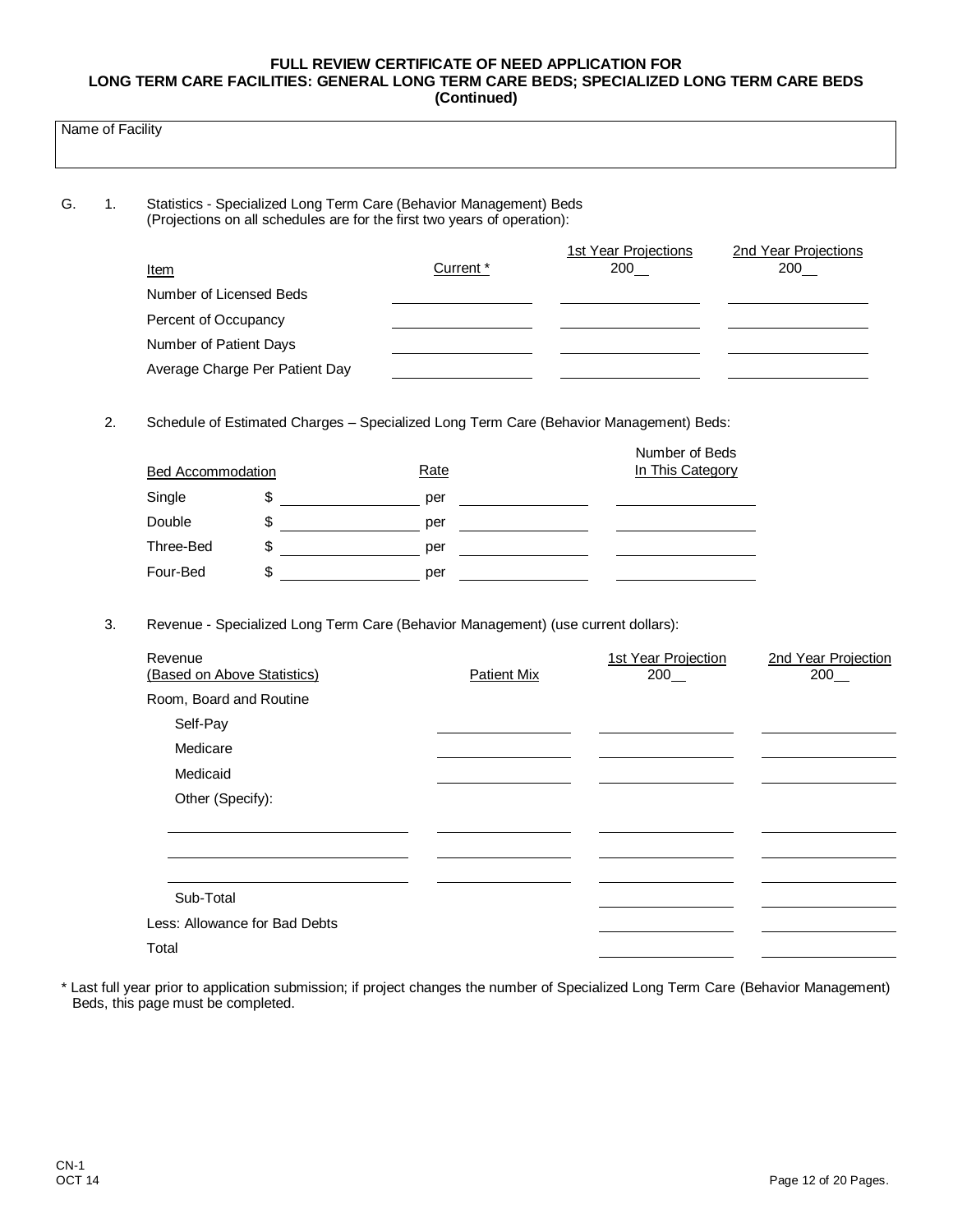| Name of Facility |    |                                                                                                                                      |                                         |                                                                              |                                                                                                                          |                            |  |  |  |
|------------------|----|--------------------------------------------------------------------------------------------------------------------------------------|-----------------------------------------|------------------------------------------------------------------------------|--------------------------------------------------------------------------------------------------------------------------|----------------------------|--|--|--|
| Н.               | 1. | Statistics - Specialized Long Term Care (Pediatric) Beds<br>(Projections on all schedules are for the first two years of operation): |                                         |                                                                              |                                                                                                                          |                            |  |  |  |
|                  |    |                                                                                                                                      |                                         |                                                                              | 1st Year Projections                                                                                                     | 2nd Year Projections       |  |  |  |
|                  |    | Item                                                                                                                                 |                                         | Current <sup>*</sup>                                                         | 200                                                                                                                      | $200$ $-$                  |  |  |  |
|                  |    | Number of Licensed Beds                                                                                                              |                                         |                                                                              |                                                                                                                          |                            |  |  |  |
|                  |    | Percent of Occupancy                                                                                                                 |                                         |                                                                              |                                                                                                                          |                            |  |  |  |
|                  |    | Number of Patient Days                                                                                                               |                                         |                                                                              |                                                                                                                          |                            |  |  |  |
|                  |    |                                                                                                                                      | Average Charge Per Patient Day          |                                                                              |                                                                                                                          |                            |  |  |  |
|                  |    |                                                                                                                                      |                                         |                                                                              |                                                                                                                          |                            |  |  |  |
|                  | 2. |                                                                                                                                      |                                         | Schedule of Estimated Charges - Specialized Long Term Care (Pediatric) Beds: | Number of Beds                                                                                                           |                            |  |  |  |
|                  |    | <b>Bed Accommodation</b>                                                                                                             |                                         | Rate                                                                         | In This Category                                                                                                         |                            |  |  |  |
|                  |    | Single                                                                                                                               | \$                                      | per                                                                          | <u> 1990 - Johann Barbara, politik eta politik eta politik eta politik eta politik eta politik eta politik eta p</u> oli |                            |  |  |  |
|                  |    | Double                                                                                                                               | \$                                      | per                                                                          | <u> London a componente de la componente de la componente de la componente de la componente de la componente de la</u>   |                            |  |  |  |
|                  |    | Three-Bed                                                                                                                            | \$<br><u>and the state of the state</u> | per                                                                          | <u> 1999 - Jan Jan Jawa</u><br><u> The Communication of the Communication</u>                                            |                            |  |  |  |
|                  |    | Four-Bed                                                                                                                             | \$                                      | per                                                                          |                                                                                                                          |                            |  |  |  |
|                  | 3. |                                                                                                                                      |                                         | Revenue - Specialized Long Term Care (Pediatric) (use current dollars):      |                                                                                                                          |                            |  |  |  |
|                  |    | Revenue<br>(Based on Above Statistics)                                                                                               |                                         | <b>Patient Mix</b>                                                           | 1st Year Projection<br>200                                                                                               | 2nd Year Projection<br>200 |  |  |  |
|                  |    | Room, Board and Routine                                                                                                              |                                         |                                                                              |                                                                                                                          |                            |  |  |  |
|                  |    | Self-Pay                                                                                                                             |                                         |                                                                              |                                                                                                                          |                            |  |  |  |
|                  |    | Medicare                                                                                                                             |                                         |                                                                              |                                                                                                                          |                            |  |  |  |
|                  |    | Medicaid                                                                                                                             |                                         |                                                                              |                                                                                                                          |                            |  |  |  |
|                  |    | Other (Specify):                                                                                                                     |                                         |                                                                              |                                                                                                                          |                            |  |  |  |
|                  |    |                                                                                                                                      |                                         |                                                                              |                                                                                                                          |                            |  |  |  |
|                  |    |                                                                                                                                      |                                         |                                                                              |                                                                                                                          |                            |  |  |  |
|                  |    | Sub-Total                                                                                                                            |                                         |                                                                              |                                                                                                                          |                            |  |  |  |
|                  |    |                                                                                                                                      | Less: Allowance for Bad Debts           |                                                                              |                                                                                                                          |                            |  |  |  |
|                  |    | Total                                                                                                                                |                                         |                                                                              |                                                                                                                          |                            |  |  |  |

\* Last full year prior to application submission; if project changes the number of Specialized Long Term Care (Pediatric) Beds, this page must be completed.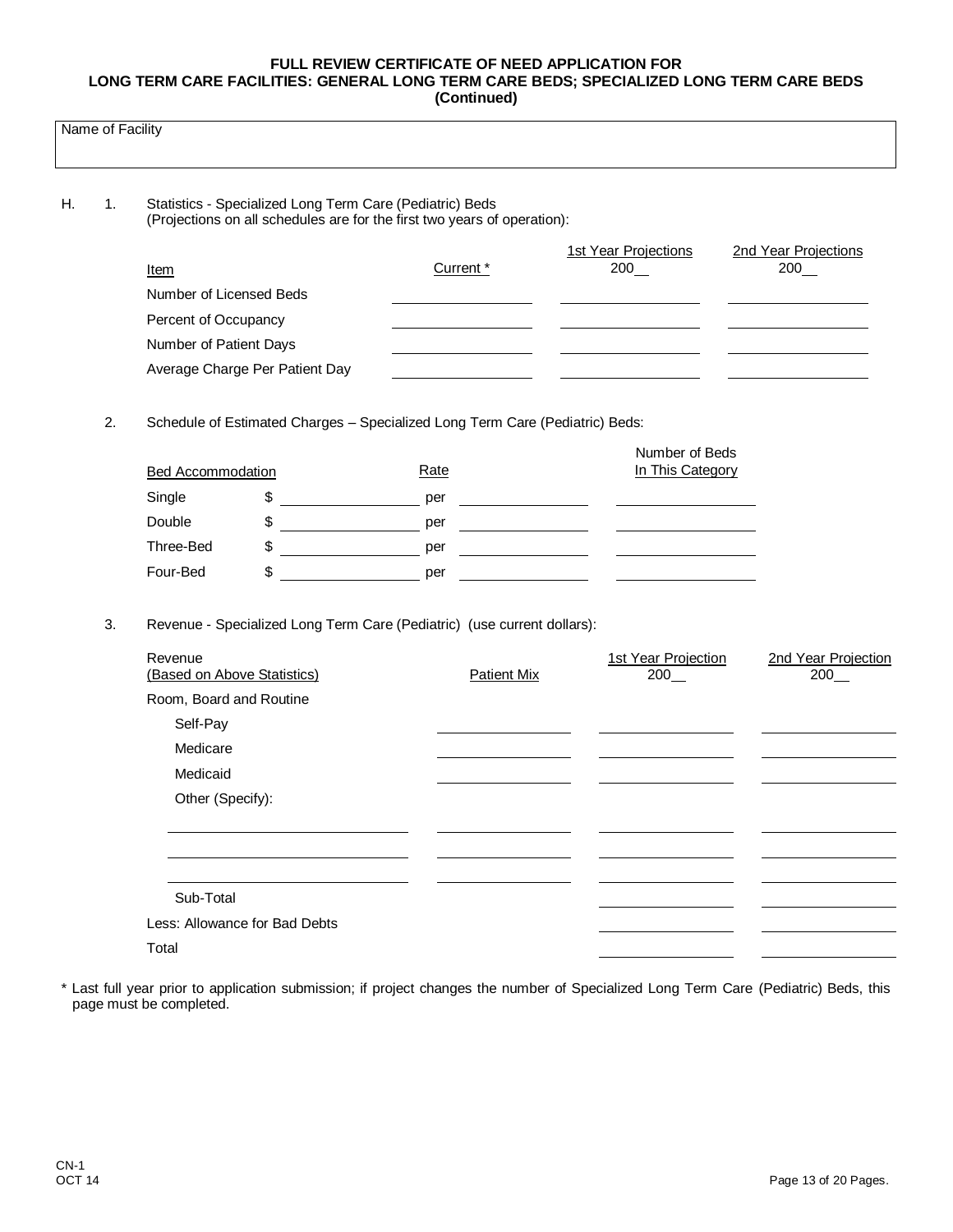Name of Facility

- I. Operating Budget \* Projections for the first two full years of operation.
	- 1. All facilities must prepare the budget projections for the operating expenses and for the statistics used to measure any or all expenses. The proposed budget must cover the first two full years of operation after the completion of the project. For example:

|                 | Project            | Projection |                |  |  |
|-----------------|--------------------|------------|----------------|--|--|
| Current<br>Year | Completion<br>Date |            | Second<br>Year |  |  |
| 2003            | March, 2004        | 2005       | 2006           |  |  |

- 2. If an operating loss is projected in the second year after project implementation, please explain how the operating loss will be covered.
- 3. Projections also must include all prior Certificate of Need applications which have either been approved or for which approval is anticipated. Identify by Certificate of Need Number, the Certificates of Need included in the projected expenditures and statistics.
- 4. Projections must include increases due to projects because of any or all of the following:
	- a) Salaries
	- b) Supplies and Expenses
	- c) Leases
	- d) Debt Obligations (Interest and Depreciation)

5. If there are to be any cost savings to the facility as a result of this project, attach a schedule of these savings.

- 6. Use current dollars and omit 000's.
- \* This shall include all licensed long term care beds at the site the project proposed in this application will be implemented and shall include all long term care beds proposed in this application.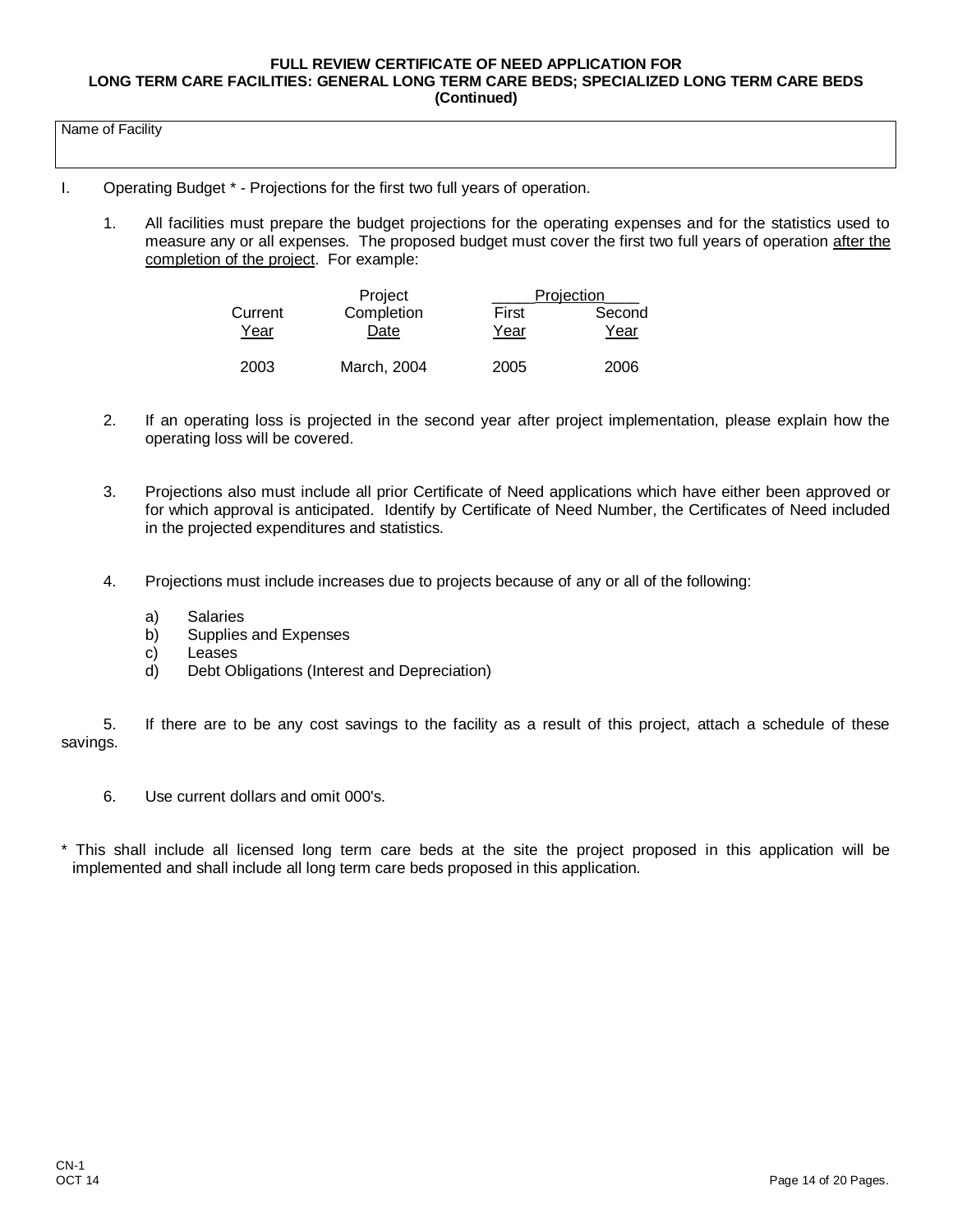Name of Facility

|                                               |                    | General Long Term Care | Specialized Long-Term Care |                    |  |
|-----------------------------------------------|--------------------|------------------------|----------------------------|--------------------|--|
|                                               | Year Ending<br>200 | Year Ending<br>200     | Year Ending<br>200         | Year Ending<br>200 |  |
| Revenue                                       |                    |                        |                            |                    |  |
| <b>Total Revenue</b>                          |                    |                        |                            |                    |  |
| <b>Expenses</b> (operating and non-operating) |                    |                        |                            |                    |  |
| Administration                                |                    |                        |                            |                    |  |
| Health Care Services (Total)                  |                    |                        |                            |                    |  |
| Salaries                                      |                    |                        |                            |                    |  |
| <b>Professional Fees</b>                      |                    |                        |                            |                    |  |
| Rental of Equipment                           |                    |                        |                            |                    |  |
| Supplies                                      |                    |                        |                            |                    |  |
| Drugs                                         |                    |                        |                            |                    |  |
| Other (specify and explain):                  |                    |                        |                            |                    |  |
|                                               |                    |                        |                            |                    |  |
|                                               |                    |                        |                            |                    |  |
|                                               |                    |                        |                            |                    |  |
| Dietary                                       |                    |                        |                            |                    |  |
| Laundry and Linen                             |                    |                        |                            |                    |  |
| Housekeeping                                  |                    |                        |                            |                    |  |
| Plant Operation and Maintenance               |                    |                        |                            |                    |  |
| Miscellaneous (specify and explain):          |                    |                        |                            |                    |  |
|                                               |                    |                        |                            |                    |  |
|                                               |                    |                        |                            |                    |  |
| <b>Total Expenses</b>                         |                    |                        |                            |                    |  |
| <b>Total Resident Days</b>                    |                    |                        |                            |                    |  |
| Cost Per Resident Day                         |                    |                        |                            |                    |  |
| Net Income/Loss                               | \$                 | \$                     | \$                         | \$                 |  |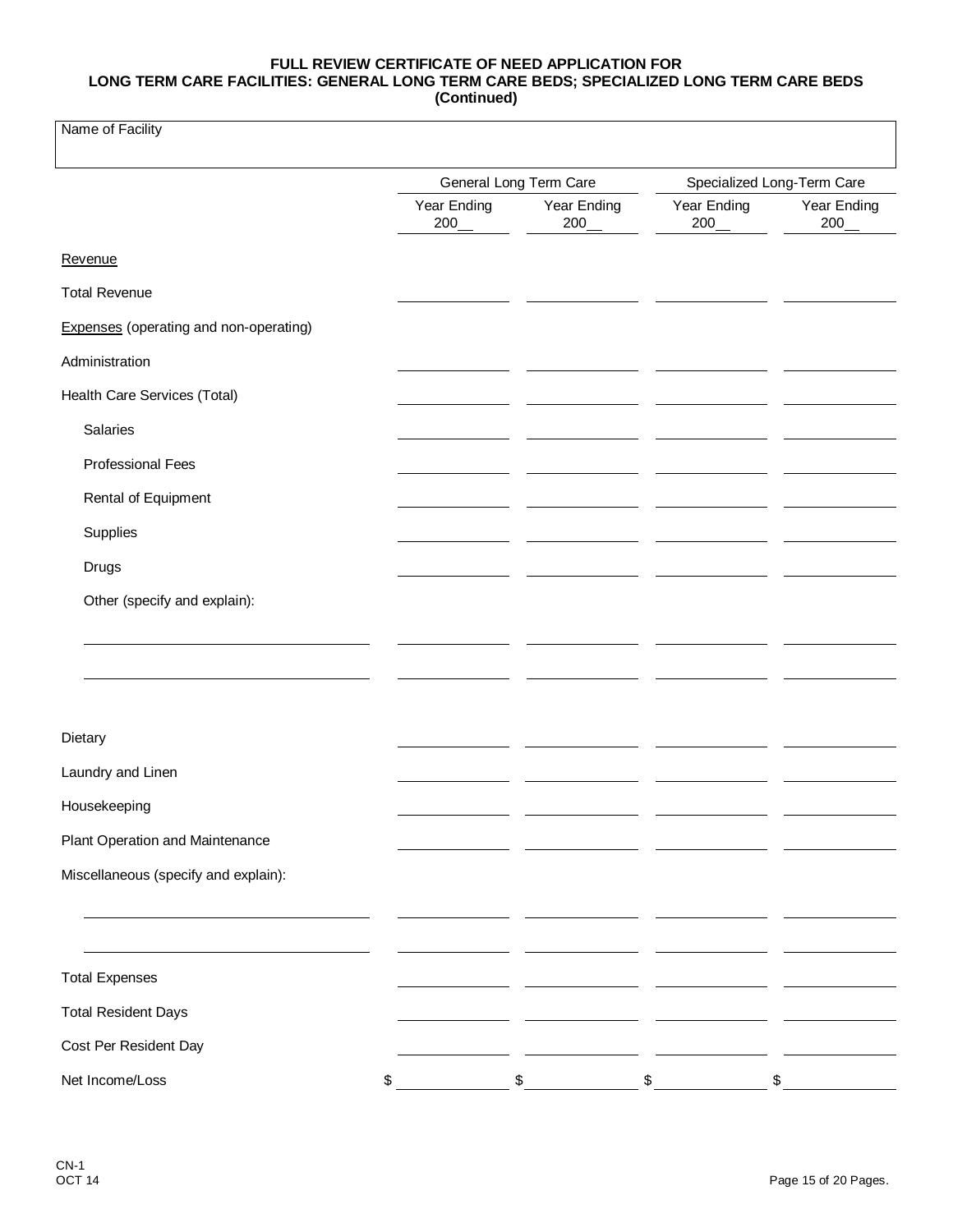### Name of Facility

#### J. APPLICANT'S COMMITMENT TO ASSURING ACCESS TO CARE FOR LOW INCOME AND FORMER PSYCHIATRIC PATIENTS AND/OR RESIDENTS:

As a condition of certificate of need approval, I agree to the following commitments to assure access to long-term care services for low income and former psychiatric patients and/or residents:

|                                                       | General Long<br><b>Term Care</b> | Specialized<br>Long Term<br>Care<br>(Ventilator) | Specialized<br>Long Term<br>Care (Behavior<br>Management) | Specialized<br>Long Term<br>Care<br>(Pediatric) |
|-------------------------------------------------------|----------------------------------|--------------------------------------------------|-----------------------------------------------------------|-------------------------------------------------|
| % Direct Medicaid Occupancy                           |                                  |                                                  |                                                           |                                                 |
| % Overall Medicaid Occupancy                          |                                  |                                                  |                                                           |                                                 |
| % Supplemental Security Income Recipient<br>Occupancy |                                  |                                                  |                                                           |                                                 |
| % Discharged Psychiatric Patients                     |                                  |                                                  |                                                           |                                                 |

NOTE: The percentages stated by the applicant in Section J above must be utilized in the revenue statistics in Sections E, F, G and H.

#### K. PROJECTED STAFFING LEVELS:

1. Provide a list of the type, number of Full Time Equivalents (FTE's) and estimated annual salary of the personnel required to staff the new or expanded facility and identify the sources from which you intend to obtain the required personnel. Submit a separate page for each health care component.

| Department | Job Title | Estimated<br><b>Annual Salary</b><br>(non-fringed) | Number<br>of FTE's | Sources of<br>Personnel |
|------------|-----------|----------------------------------------------------|--------------------|-------------------------|
|            |           |                                                    |                    |                         |
|            |           |                                                    |                    |                         |
|            |           |                                                    |                    |                         |
|            |           |                                                    |                    |                         |
|            |           |                                                    |                    |                         |
|            |           |                                                    |                    |                         |
|            |           |                                                    |                    |                         |

2. What strategies will be employed to recruit and retain health care staff? (Attach an additional page and identify it as Item K. 2., if necessary.)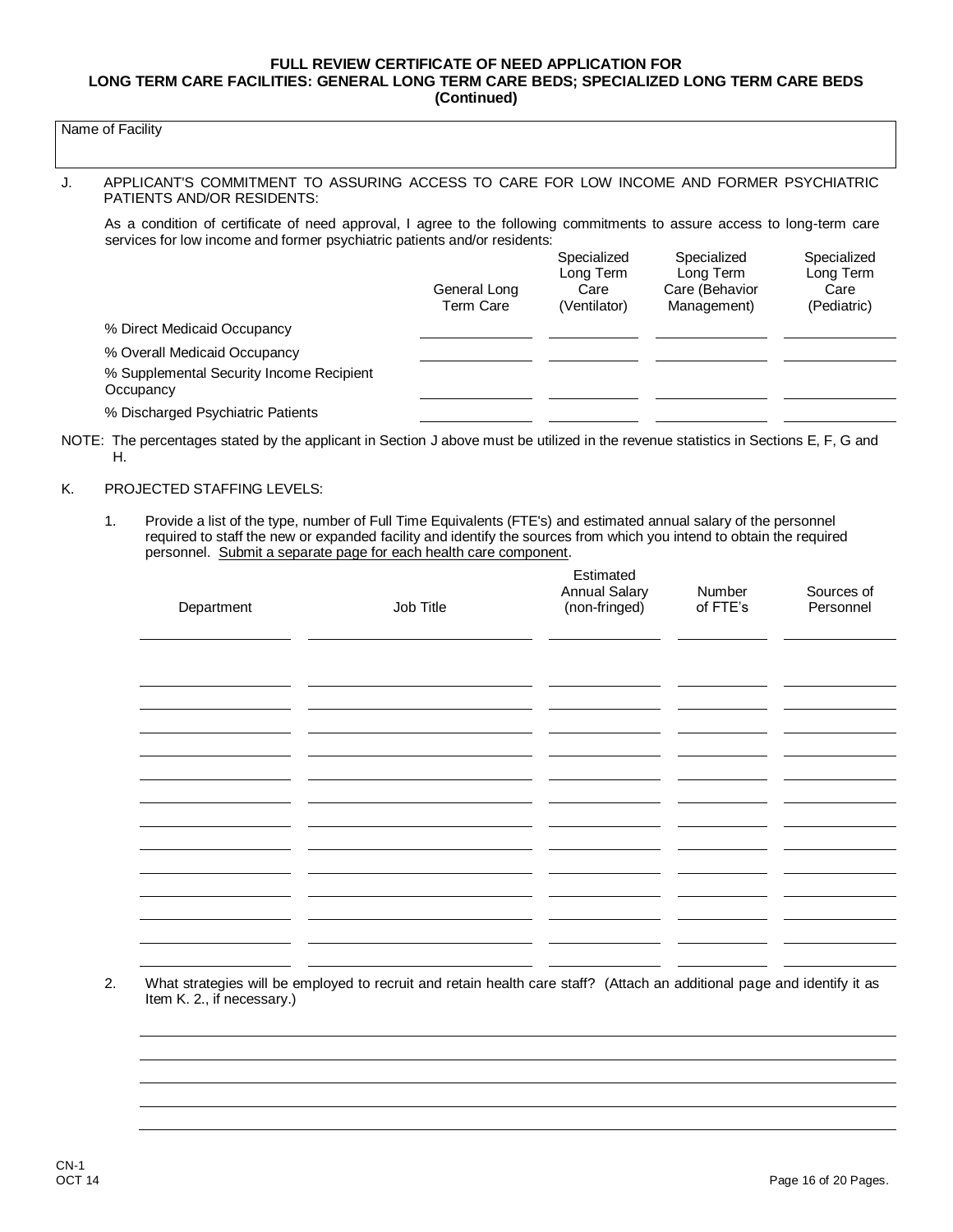Name of Facility

## L. PROJECT NARRATIVE

Respond to all statements specified in Section II referenced to the corresponding items in Section II.

#### M. REQUIRED DOCUMENTS

Submit all required documents specified in Section III referenced to the corresponding items in Section III.

### N. ASSURANCES:

By signing this application, the applicant gives assurance that:

- 1. The attached statements and schedules are complete and correct to the best of the applicant's knowledge and belief.
- 2. If approved, the applicant will submit to the Commissioner of Health of the State of New Jersey for prior approval changes in scope of work, cost, or function.
- 3. If acquisition is by construction of a facility, the applicant will obtain the approval of the State of New Jersey, Department of Health of the final working drawings and specifications, which shall conform to the general standards of construction and equipment, prior to the making of contracts. The applicant will also provide and maintain competent and adequate supervision and inspection to ensure that the completed work is in conformance with the application and approved plans and specifications.
- 4. The facility will be operated and maintained in accordance with the standards prescribed by law for the maintenance and operation of such facilities.

| Name of Applicant (Operator/License Holder) (Print or Type) |       |      |
|-------------------------------------------------------------|-------|------|
| Name of Responsible Officer (Print or Type)                 | Title |      |
| Signature                                                   |       | Date |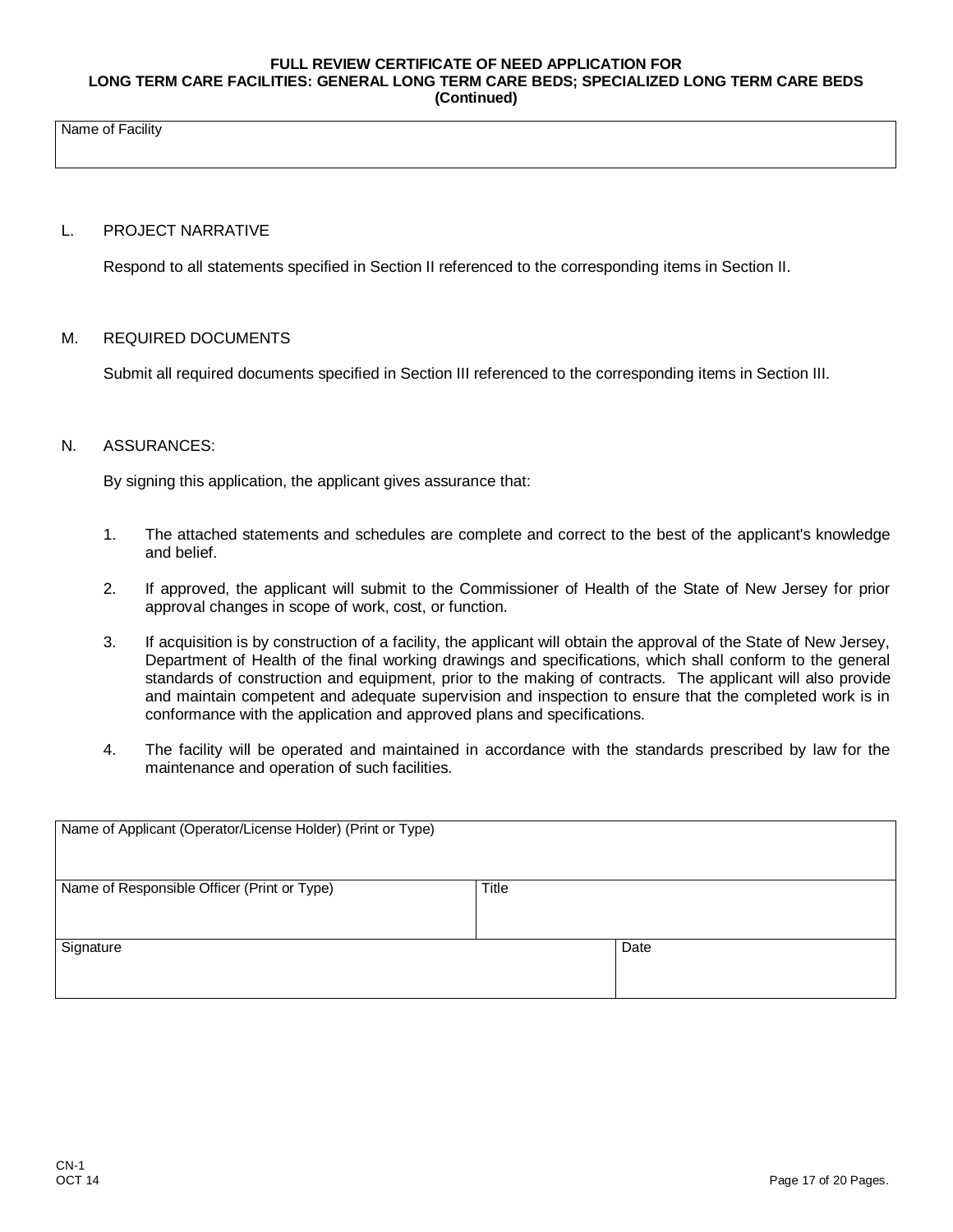Name of Facility

# **APPLICANT CHECKLIST**

□ Application fee in the amount of \$

Track record report for all out-of- state facilities included.

All applicable pages of the application completed.

□ Copy of Certified Financial Statement included.

All applicable statutory and regulatory criteria addressed.

 $\Box$  Application signed and dated by applicant.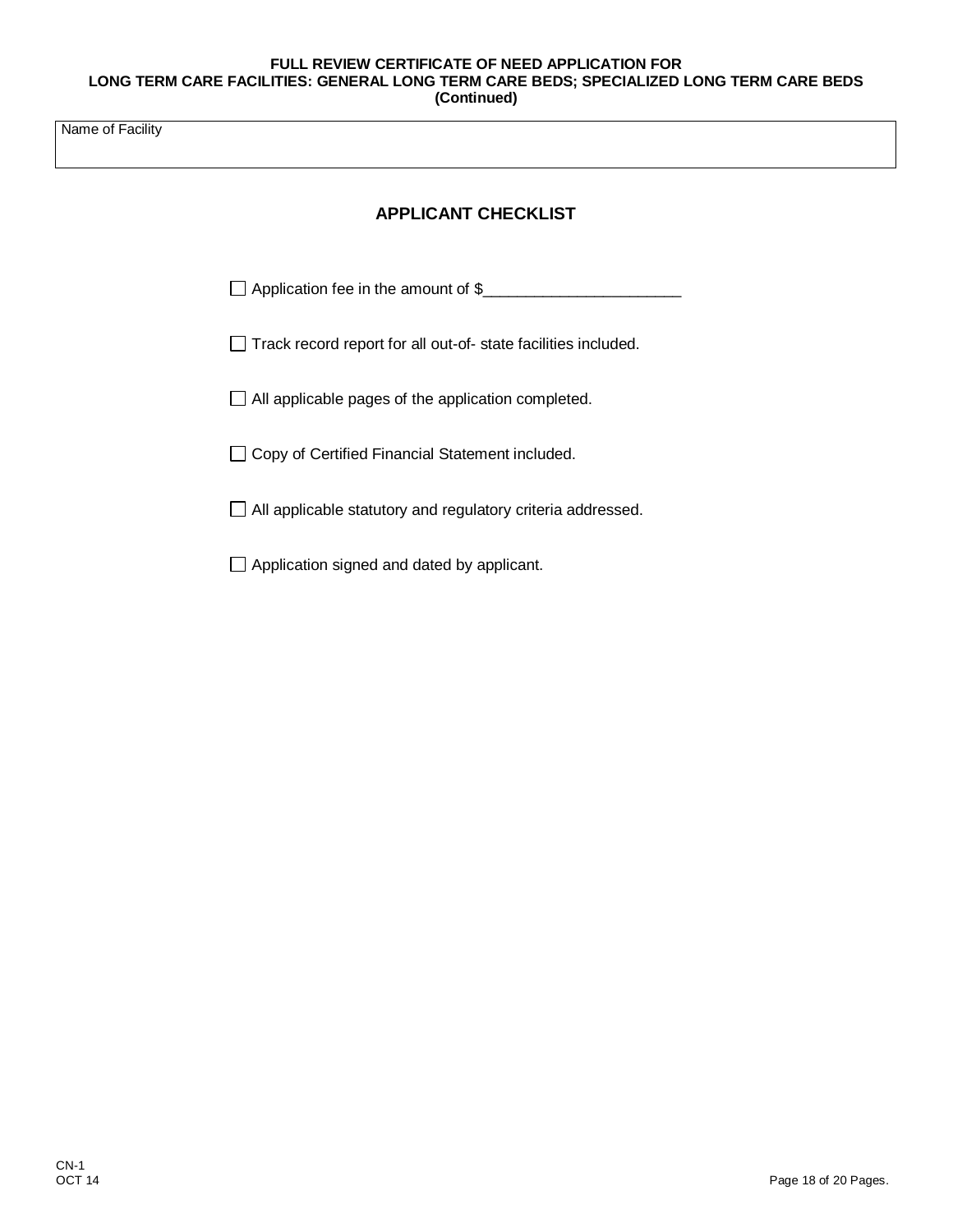APPENDIX A

Name and Address of Out of State Agency

|\_

\_ |

Re: (Name of Project)

Dear Sir:

(Name of Applicant) is submitting a Certificate of Need (CN) application in the State of New Jersey to (project description). This application requires us to identify all health care facilities which we own, operate or manage. In (State) we listed the following facility(ies):

As part of its review process, the New Jersey Department of Health is requesting information regarding the licensing status of the facility(ies) and any enforcement action against the facility(ies) within the last year. In addition, the Department would like to know, based on your experience with this corporation, if you can recommend the owners as responsible operators. A brief statement supporting your recommendation should also be included.

Please reference our proposed New Jersey project in your response, and forward the response to me. (Name of applicant) will be submitting this CN application to the State of New Jersey on (date). Track record information must accompany the CN application. Therefore, (name of applicant) will appreciate receiving your response by (date).

Thank you for your cooperation.

Sincerely,

cc: NJDOH